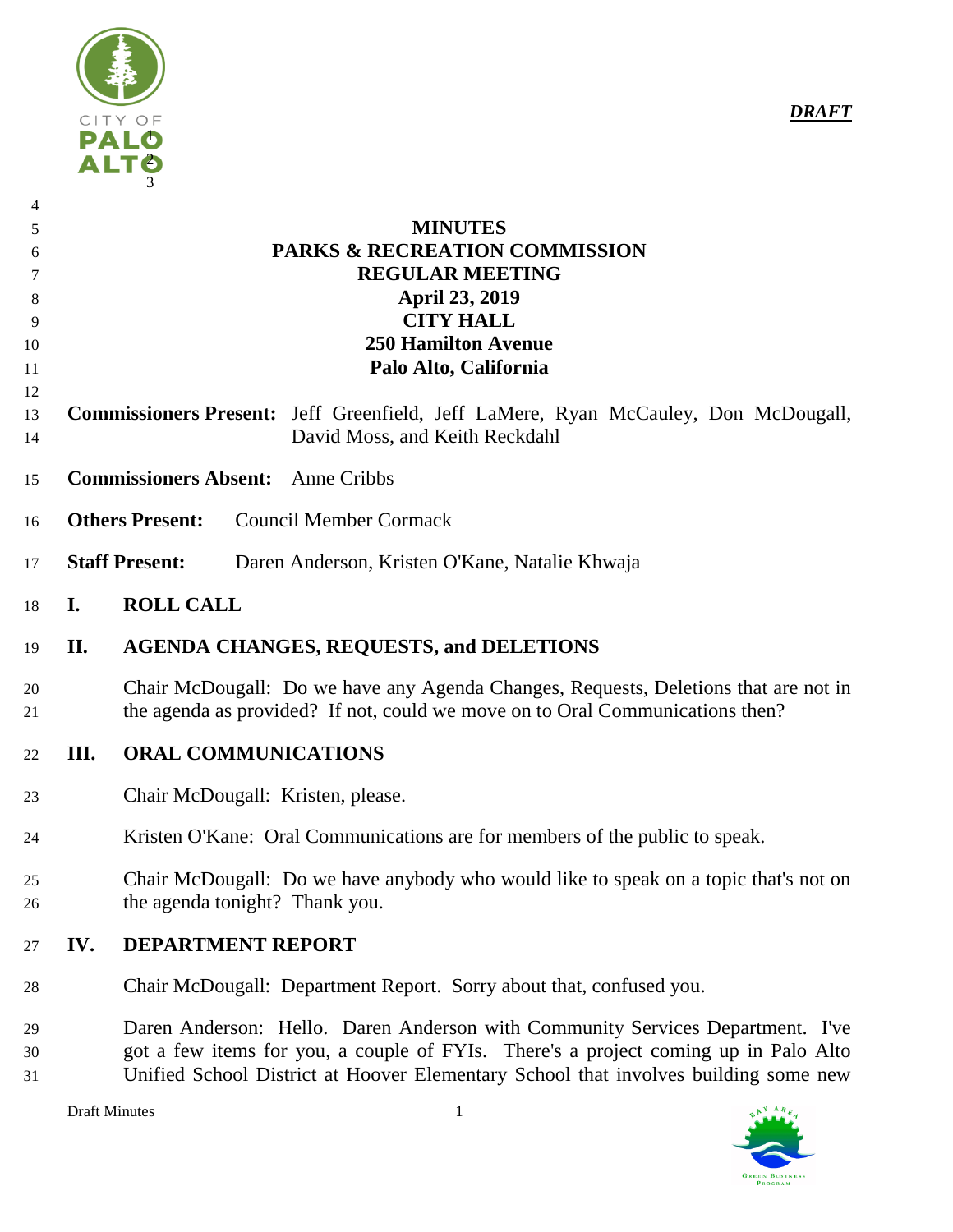classrooms that may involve moving portables onto the grass field. This project would start in June and go until 2023. There are other possible impacts from the project that may affect the adjacent parkland at Mitchell Park. It's the student drop-off and pick-up that would be impacted. They're looking at other alternatives that may involve using the parking lot at Mitchell. With our last experience with the solar project at PAUSD, we wanted to bring this to your attention as soon as I became aware of it and ask if the Commission would like to form an ad hoc committee to meet with staff and ultimately with PAUSD staff as well and see if we can weigh in and help with input on this project. Perhaps I could finish the Department Report and we can come back to that.

Chair McDougall: Thank you.

 Mr. Anderson: Another event is unaffiliated but happening at Mitchell Park. The Utilities Department is replacing two transformers, so the power will be out to the park from May 13 through May 15. This will include the restrooms, the tennis court lights, the irrigation, the water feature, and all the park lighting. They're going to do their best to get it completed as soon as possible. We'll make sure that we inform all the adjacent groups, the library, the schools, the community center, and everyone in and around the park. We'll have it signed really well. Just an FYI that's coming.

- Commissioner Moss: Does that mean the library and the community center will be closed?
- Mr. Anderson: No, I'm sorry. The light control will only be going on in the park itself. It's just the power inside Mitchell Park. This other FYI is unsubstantiated. A fisherman reported a gar up at Foothills Park at Boronda Lake. A gar is an invasive fish, usually the result of an aquarium release, which is kind of interesting. They can grow from 1 foot to 9 feet long. This isn't the first time we've had this happen. Ten years ago, we had a similar report, and we did the same thing we did this time. We contacted California Fish & Wildlife Service. They send out a biologist. We electroshocked parts of the lake looking for this fish. Electroshock is essentially putting in a battery-powered electrifier. It shocks a little portion of the lake. Fish are stunned momentarily and rise up to the top. You can see if you've got any invasive ones, in particular this gar that we're looking at. In this instance, the Fish & Wildlife biologist came out again and did a survey and didn't find it again. Just wanted to let you know if you hear about it, we're on top of it. We're communicating with people that are fishing at the lake on a regular basis to educate them about what the gar looks like and if you catch them, please do not re-release it. We'd like to capture that, freeze it, and call Fish & Wildlife Service. Just an FYI, there are five of the seven gar species that are native to the United States, but none of which are in California.
- Draft Minutes 2 Ms. O'Kane: I have some things to share as well. I'm Kristen O'Kane, Community Services. Mine are about two special events that are coming up. The first is Palo Alto

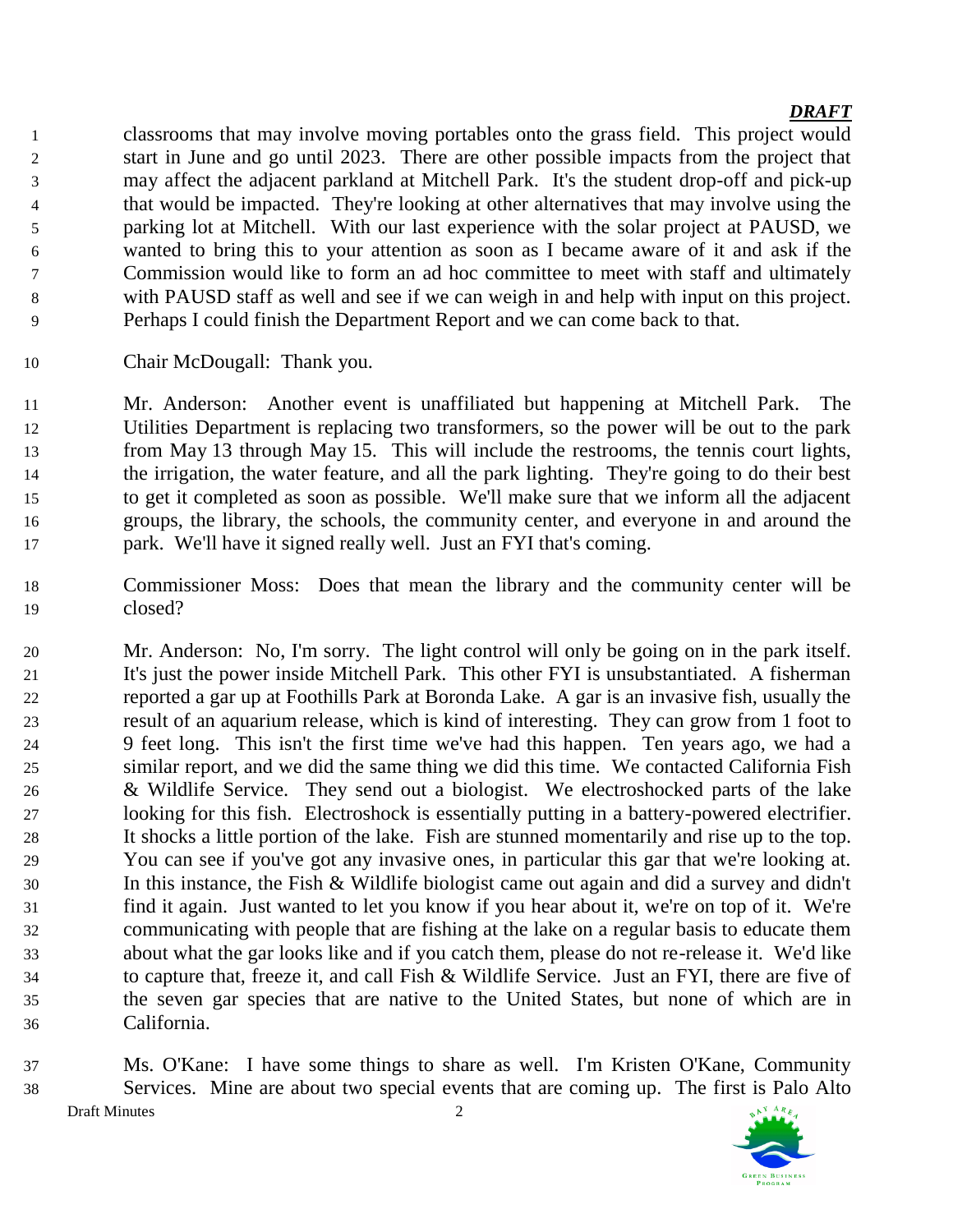Day. As you probably know, hopefully, this year is Palo Alto's 125th birthday. There's an event occurring on King Plaza this Sunday at 2:00 to celebrate Palo Alto Day. It's a community event put on by different members of the community, not just the City, to celebrate and to open a time capsule that was buried here in City Hall 25 years ago. There were three time capsules buried 25 years ago, one to be opened in 2019, one in another 25 years, and maybe another 50 years after that. We're going to open that. We're going to have just a fun celebration. There will be some singing groups. I encourage you all to attend. The actual program starts at 2:00, but there's some music that starts at 12:45. Again, King Plaza this Sunday. The second one, I wanted to remind everyone of the May Fete Parade that is happening the following weekend on Saturday. I do have a request. We are looking for some judges to judge the floats at the May Fete Parade. If anyone is interested, we would greatly appreciate it. It requires that you get there a little bit earlier, 9:15, but you do get to vote on all the floats and make some kids feel very special that day. If anyone is interested, please let me know. Again, if you haven't let Stephanie Douglas know if you'd like to walk in the parade, please do so, so we can make sure we have the right number of people accounted for. Two fun community events coming up. I hope to see you there. Thank you.

- Chair McDougall: Daren, would you like to go back to the question about the ad hoc. Which school did you say that was? I'm sorry.
- Mr. Anderson: This is Hoover Elementary. I think it might be helpful to form an ad hoc if the Commission feels that would benefit the process. I'd be glad to work with the ad hoc and connect them with PAUSD staff and see if we can discuss this project in more detail.
- Vice Chair Greenfield: I'd be happy to be involved with that. I live down the street on Waverley Street. I know part of the transportation plan they're talking about is potentially opening up Waverley Street as a one-way road for drop-off. I know Hoover School is trying to do some outreach, so this is a good time to plug the message a little bit for the people who are listening. As part of the construction, the loop through the school area will be closed. It'll be dead-ended on the side adjacent to the home on the other side. Traffic will either have to turn around and then go through Waverley Street or go back out the way they came. It's a problem any way you look at it. I'd be happy to be involved with that.
- Chair McDougall: Is there anybody else who would like to join that? I hate to think you'd do it alone, so I'll volunteer to participate with you.
- Vice Chair Greenfield: Love to spend more time with you, Don.

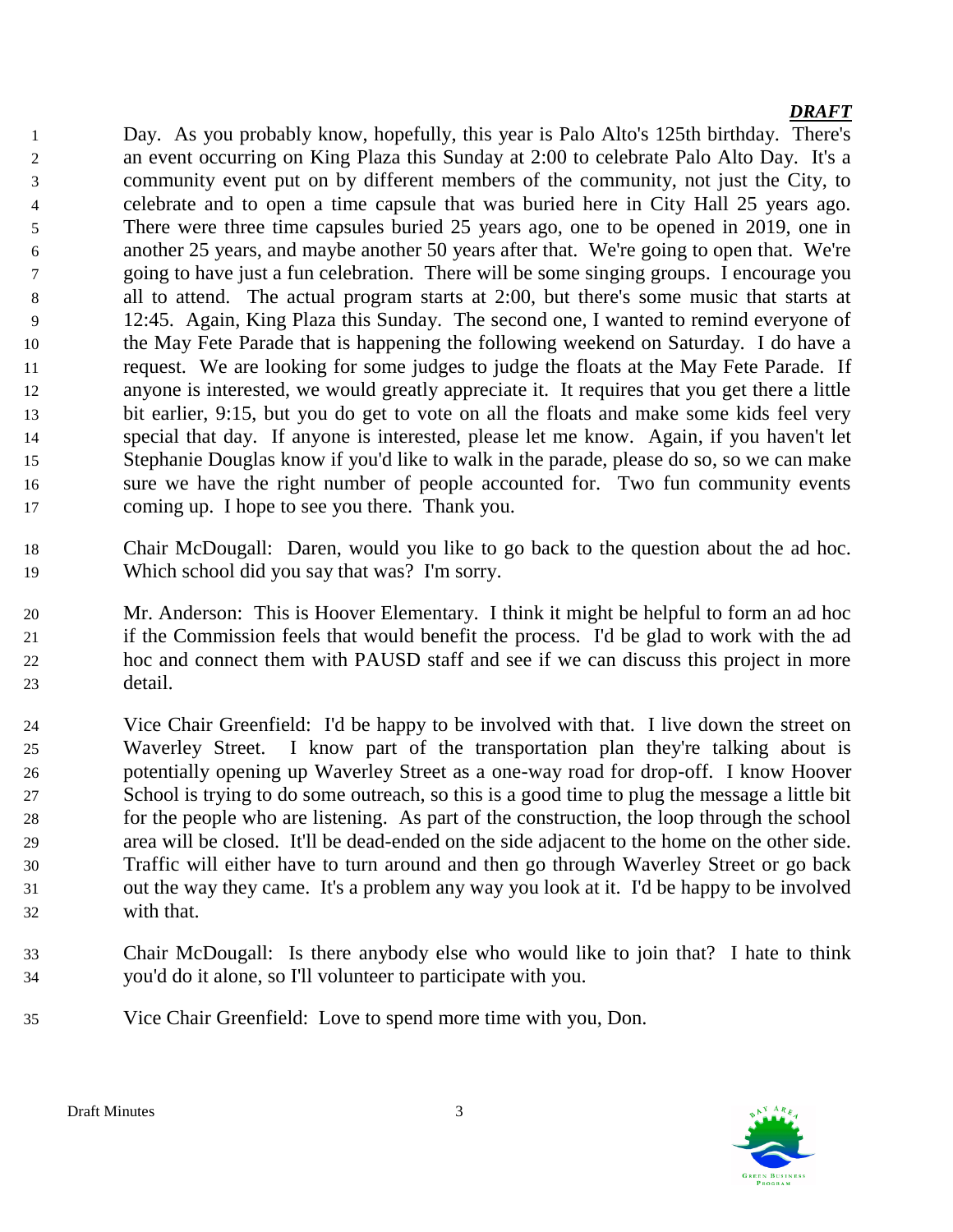- Chair McDougall: People are going to start talking. That's good. I think we should make sure or certainly express the appreciation that the School Board reached out. That should not go unnoticed.
- Vice Chair Greenfield: I just had one question regarding the utilities issue at Mitchell Park. Will that affect the tennis and pickleball courts?
- Mr. Anderson: Yes, the lighting on all the courts.
- Vice Chair Greenfield: No lights on May 13 through 15.
- Mr. Anderson: That's correct.
- Chair McDougall: Any other questions for Daren or Kristen? In that case, I'd like to move on to approval of the minutes.

# **V. BUSINESS**

# **1. Approval of Draft Minutes from the March 26, 2019 Parks and Recreation Commission meeting.**

 Approval of the draft March 26, 2019 Minutes was moved by Commissioner Reckdahl and seconded by Commissioner Moss. Passed 6-0, Cribbs absent

# **2. Recommendation to City Council to Adopt a Park Improvement Ordinance at Mitchell Park for Constructing Two Pickleball Courts, Converting Tennis Court 5 into Four Pickleball Courts, and Restriping Courts 6 and 7 for Dual Use.**

 Chair McDougall: The next item is recommendation to City Council to adopt a Park Improvement Ordinance at Mitchell Park. I'd like to invite Adam Howard to participate with Daren to make that presentation. For the audience, I have three cards here. The process will be that we'll hear the presentation. If I have cards, you'll be invited to speak, and then the Commission will speak, and then there will be a motion. Thank you all for being here. Remember the thoughtful and peaceful approach that we've witnessed from all of you before. Adam.

 Adam Howard: Thank you. Good evening. Adam Howard, Senior Community Services Manager. Thank you for having me here. Yes, we are here to receive a recommendation to send forward a Park Improvement Ordinance for the Mitchell Park courts. A brief background as we've discussed this before. We've seen an increase in Palo Alto in pickleball play. Our first step to help with that solution was to update the Court Policy to allow pickleball play to happen in Palo Alto. August 28, we brought a recommendation for changes to the Court Use Policy to the Commission. You sent it forward to the City

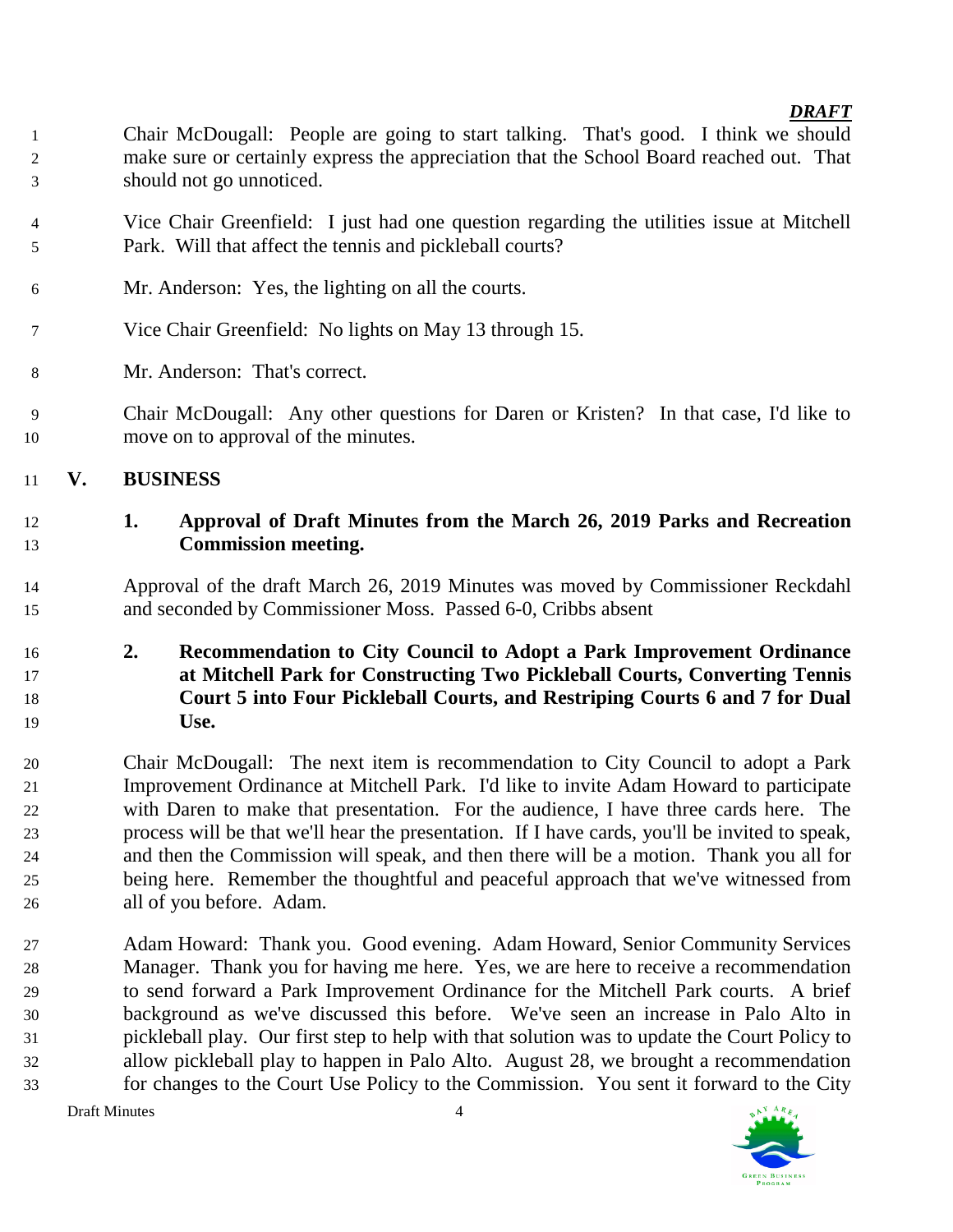Council, who approved it on October 15. Again, we realized that was the first step and what we needed to do was provide some designated space for the pickleball users. February 19, staff held a public meeting to discuss redesigned plans at Mitchell Park. On February 26, we came back and reported that to you. What you'll see is the same plan designs from that previous meeting with a little bit more detail and in the form of a PIO. The paperwork in front of you is some changes that took place since the PIO was sent. They're really just changes to the note section of the diagram. The wording is the same, but in the note section some things didn't correlate with the picture that you see. We wanted to make sure that those corrections came forward to you. For tonight, the Park Improvement Ordinance focuses on these six things: the removal of four trees and replanting additional trees according to the City Arborist's replanting recommendations; install two new pickleball courts and new perimeter fencing that is currently outside the passive grass area and adjacent to the existing tennis courts; install a new concrete walkway along the exterior of the new pickleball courts; convert one existing tennis court, Court 5, into four dedicated pickleball courts; stripe the two existing tennis courts, Courts 6 and 7, into multiuse courts; and install one drinking fountain adjacent to the courts for everybody's use. This is an overhead image of Mitchell Park Courts 5, 6, and 7. You have seen this before. We'll go into a little detail of each of those steps I just talked about. First is the removal of four trees. The red large circles are the current locations of those trees. Just a picture of those trees, three palm trees and I don't remember the name of the larger tree. You can see where they are adjacent to the tennis courts currently. Those would be removed. The recommendation would be to replant. At this point, we're looking at replanting seven trees in Mitchell Park. Most of that will go in the new landscaping area, but some of them might go other places in the park. This is the overhead of where the new pickleball courts and perimeter fencing will remain. We're basically bumping out the current perimeter fence to this new red line. That's where the two new pickleball courts will go. We would install a new walkway along the exterior of the fence. That's what the yellow image represents. That way we have a concrete walkway around the new existing perimeter fence. This shows the conversion of Court 5 into four designated pickleball courts. We would then dual stripe Courts 6 and 7 to provide both tennis and pickleball use with the previously mentioned designated times for each sport. The red circle is where the water fountain will be located. There is also a water fountain in the Magical Bridge Playground, so this will be the second water fountain in the area. As an overview and recap, this proposed plan gives eight designated pickleball courts, which does include the two recently redesigned paddleball courts; four designated tennis courts, which are all lit; and two multiuse courts, which make two tennis courts or seven pickleball courts, all with lights. If the recommendation goes forward tonight, next steps are to bring the Park Improvement Ordinance to City Council in May and, while doing that, finishing the Planning Department permits. The hope would be to get Council to approve the contract in July with construction starting in August and completion in October. Questions or comments?

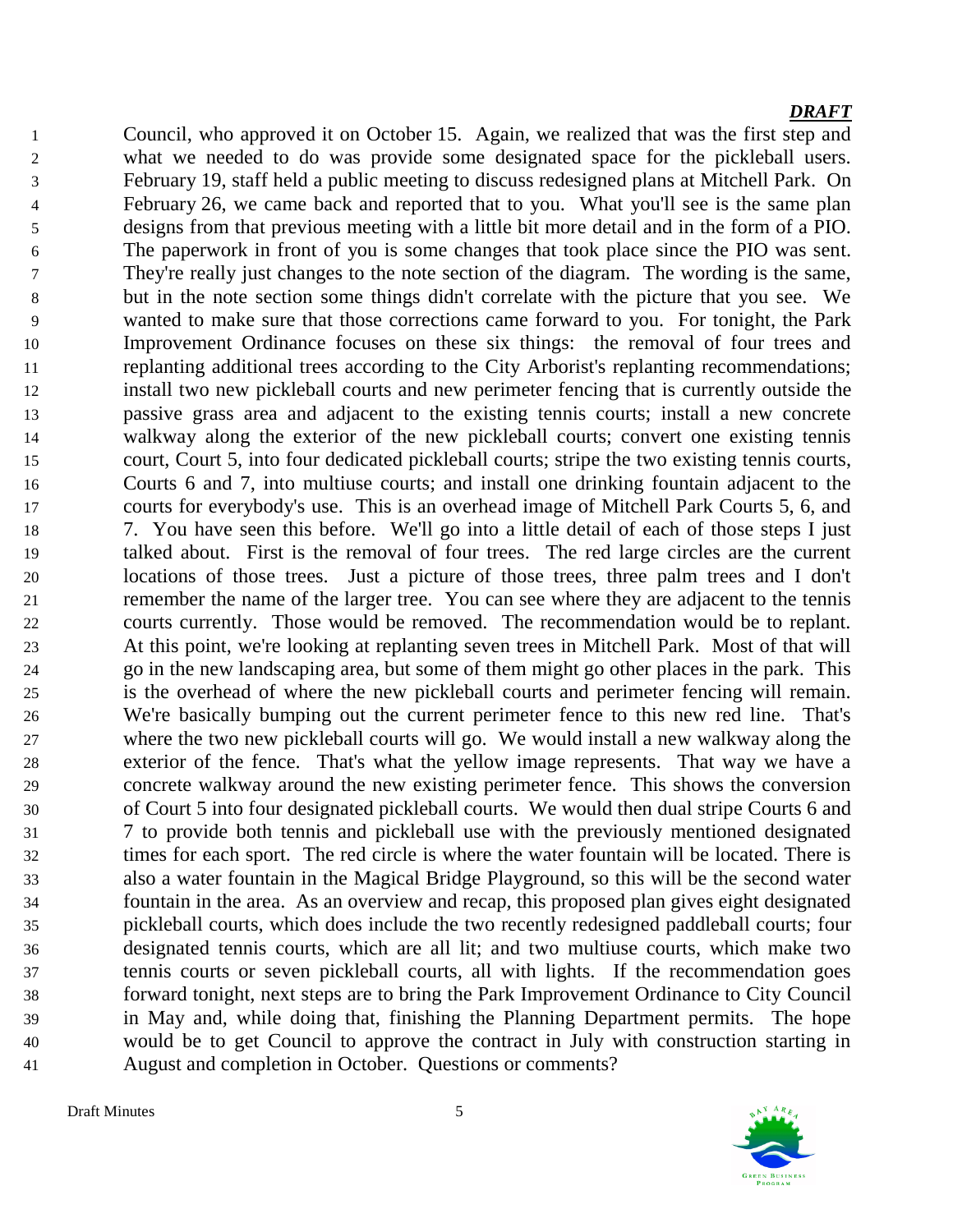Chair McDougall: I'd like to go to the public speakers. If anybody is planning on speaking, I'd appreciate it if you'd submit cards now. We've had the situation before where people have wanted to speak afterwards, and I'm afraid we can't allow that. I'll wait one minute. While we're waiting, to go in the order the cards were submitted, I'll start with Harvey Alcabes . I hope I have that right. Next is Kay Carey, if they can be ready.

- Harvey Alcabes: Hello. My name's Harvey Alcabes. I'm a longtime Palo Alto resident, have been a tennis player for a while. In the last year, I started playing pickleball. I've found that it's something that a lot of people really enjoy. With the tennis courts, there's generally been—pickleball is very, very fast growing. Even from last summer until now, there is a lot more players. In one court, we can have 16 people playing in what would be one tennis court, where up to four people could play. I just want to recommend that the Council approve this request.
- Chair McDougall: Thank you. Kay Carey followed by Ann Lemmenes [phonetic].
- Kay Carey: Good evening. I'm Kay Carey, a longtime Palo Alto resident, past president of Palo Alto Tennis Club. I've recently tried pickleball. It's certainly fun. This has been a very thoughtful plan that has been put forward by the Rec Department and is a useful compromise so that we can have both tennis players and pickleball players getting court usage. I hope, though, that the Commission is going to be monitoring the usage of the courts because ultimately it would make a lot of sense to think about Cubberley as a pickleball center. For example, I believe \$80,000 is being spent for the two new pickleball courts. It would be interesting if instead \$100,000 was spent to light two Cubberley courts, which could be mixed use, that is eight pickleball courts or two tennis courts. Just a suggestion because the parking problems at Mitchell are severe. Cubberley makes sense as a pickleball center. It doesn't have a nice little viewing area, which would be a wonderful thing to put in. I just wanted to make the suggestion that, as you are continuing to monitor it, you might be thinking in terms of where do you want your pickleball center to be. I think it would be difficult to have it at Mitchell Park. I certainly commend this plan as a good transition plan. Thank you.
- Chair McDougall: Thank you. Ann Lemmenes followed by Lee Caswell.
- Ann Lemmenes: Hi. My name is Ann Lemmenes, and I'm a Palo Alto resident and property owner. I want to thank you, first of all, for all your hours, days, weeks, months, and years of work on this project. I think the proposal is really a good one. It doesn't overly benefit pickleball nor unduly harm the tennis community. Thank you very much.
- Chair McDougall: Thank you. Lee Caswell followed by Monica Williams.

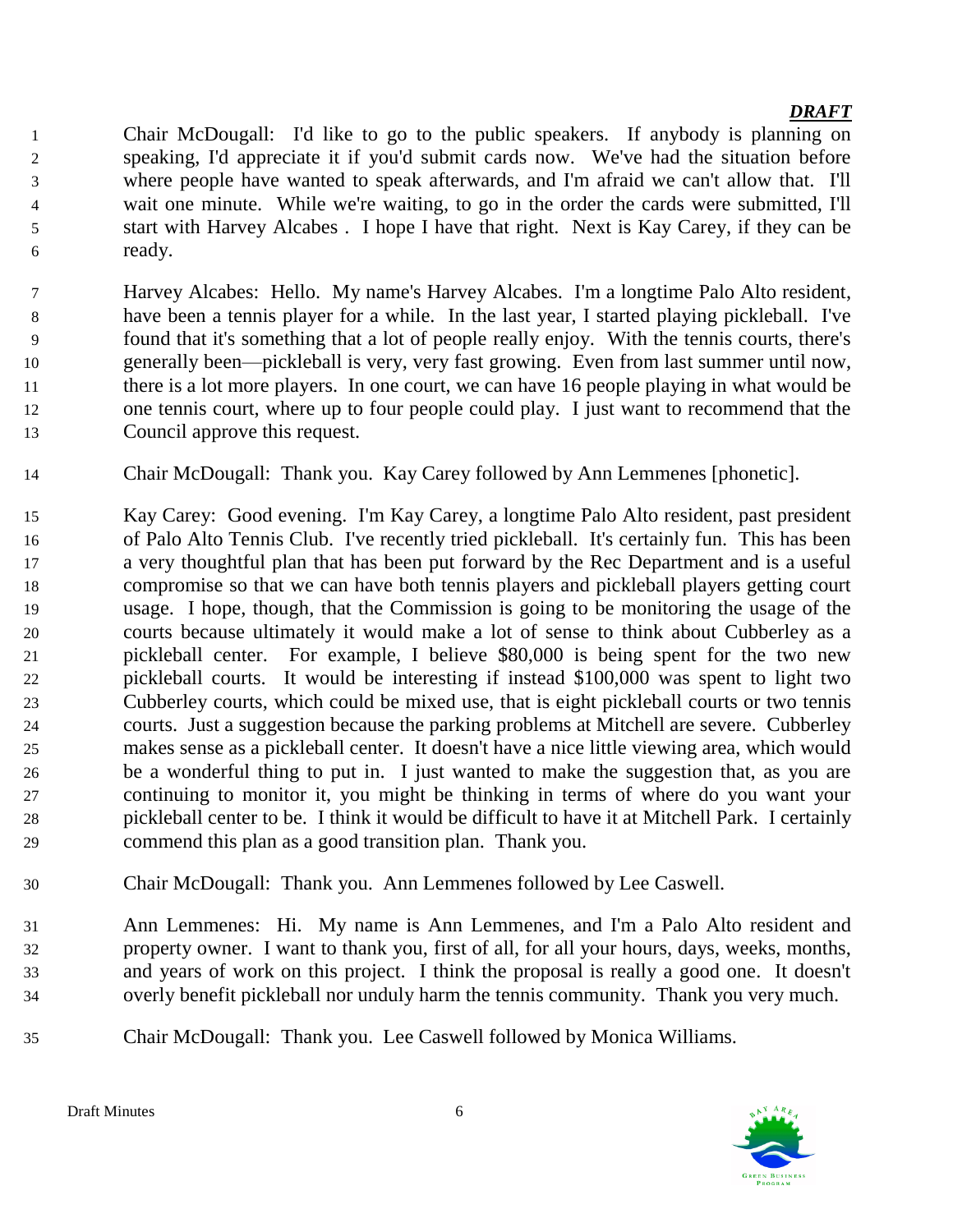Lee Caswell: Hi. My name is Lee Caswell. I'm a longtime tennis player and an even longer time Palo Alto resident. I do recommend moving forward. It's a very thoughtful proposal, a balance of pickleball and tennis. What I wanted to talk about just for a minute, though, was the nature of this game and how, from a community standpoint, it really does by compressing the skillset allow people to interact in a way that is indicative of how we want Palo Alto to behave. We're bringing people from different ages. I've played with everyone who's a pickleball player here at different times. Although I was a competitive tennis player, I'm able to play with a group of people that is a big range of folks, different sexes, different ages. It's really been my pleasure to be part of that. I am the spouse of a School Board Member, so I do happen to just run into people from all different schools and kids who are participating in sport where it's not easy to enter tennis the same way as it is to get into pickleball. I'm really enthusiastic about having dedicated courts. It's a pretty big drag on the pickleball players to bring all these courts in every week. The setup and downtime with this are quite an effort, and I think this is going to go a long way towards improving the enjoyment of the game, number one, and also a little bit on safety too. Thank you so much.

Chair McDougall: Thank you. Monica Williams follows by Susan McConnell.

- Monica Williams: Good evening, Chair McDougall and Commissioners. I'm Monica Williams, President of the Palo Alto Pickleball Club. I want to thank you for this proposal. Four years ago, an article in the *Mercury News* called me a 73-year-old pickleball goddess. That was four years ago. I'm absolutely delighted that you have brought this to fruition. We're looking forward to having this facility at Mitchell Park. We'll be able to teach a lot more youth. This gives us the possibility of people just coming in and playing rather than having to put up a net. That's why with our youth we want to have them be able to come onto the courts and practice. There's nowhere else to do that without putting up courts. Having the dedicated courts is really fantastic. Thank you so much. I want to also say that, for those people who are not speaking tonight, we want to respect your time, so we don't want to take too much of your time. To have those people who are supporting pickleball to stand up please. Thank you. That looks like 100 percent. Thank you, and the proposal is fantastic. Thank you very much.
- Chair McDougall: Thank you. Susan McConnell.

 Susan McConnell: Hi. My name is Susan McConnell, and I'm a member of the Palo Alto Pickleball Club and a resident of Palo Alto for 46 years. For 18 years, I captained many Palo Alto USTA teams until my knees gave out. This past Monday morning when I arrived at Mitchell Park to play pickleball, there were 44 people playing on three tennis courts with people waiting to go on the courts. I looked when I came in, and there were, I believe, only two tennis players on your newly resurfaced courts. We have a very vibrant pickleball community at Mitchell Park. In fact, there's a vibrant pickleball community

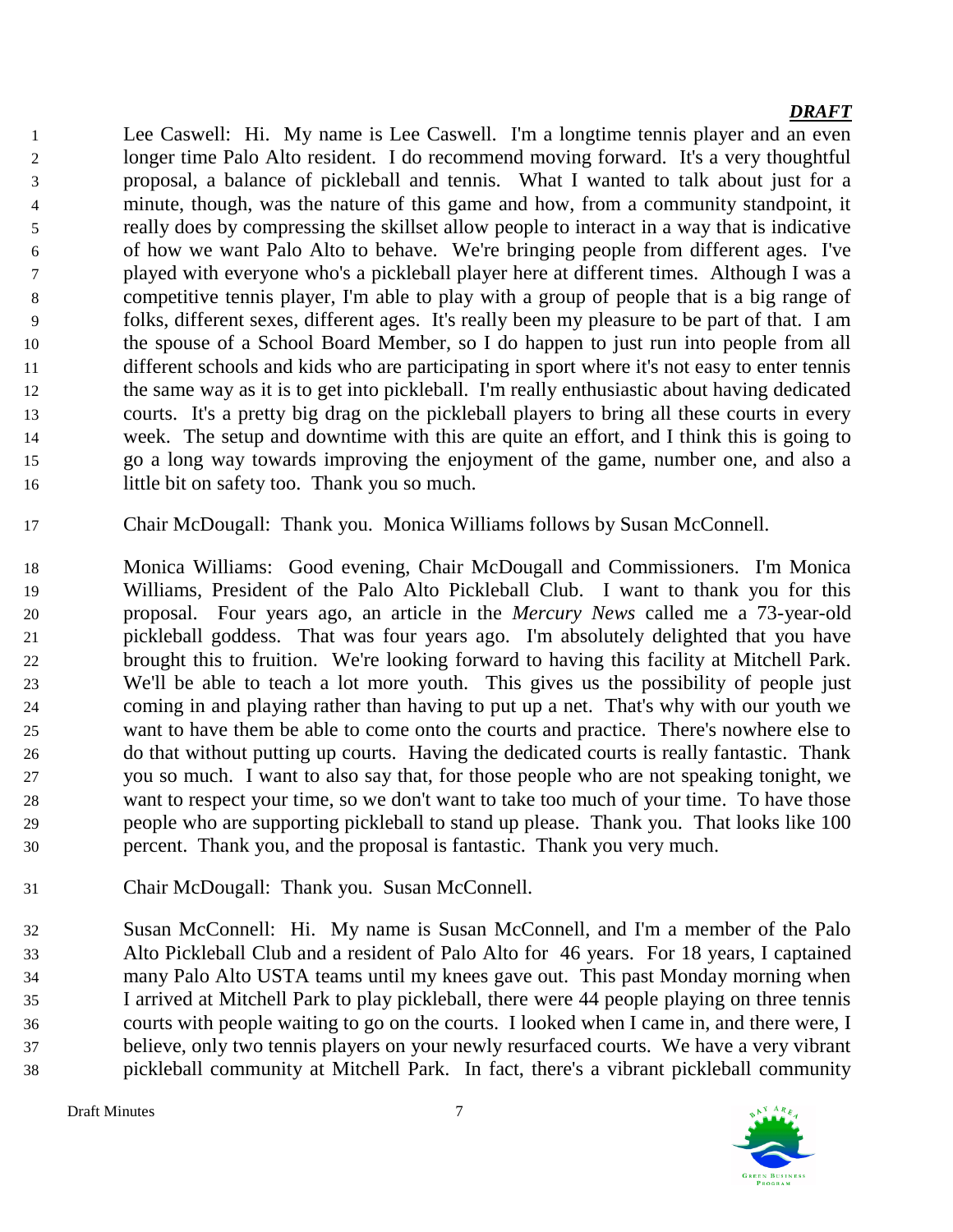- throughout the United States. We support the plan proposed by the Palo Alto Parks and Rec Department to change one tennis court, Number 5, into four dedicated pickleball courts. Dual lines will be put on Courts No. 6 and 7. This is a fair compromise. Tennis players will have 21 lit courts instead of 22. Thank you. I sure hope this goes through.
- Chair McDougall: Thank you. I'd like to now convert to talking with the Parks and Rec Commission. I think I'll start, David, with you.
- Commissioner Moss: Thank you. I've been starting to play pickleball, and I've noticed this camaraderie, and I think it's fantastic that you have this focus in one geographic area. I noticed that there are two pickleball courts that used to be paddleball courts, and almost nobody uses them. Having that focus is really great. I'm very happy that you're creating this center in Mitchell Park and not, for instance, putting two or three courts at Cubberley and two or three courts somewhere else. I don't think they'll be used like they're used at Mitchell Park. It's just fantastic. I also heard for the first time a seating area for watching. I've never heard that before in the year and a half. I don't know if that's possible, to put a two-layer bleacher or something like that somewhere.
- Mr. Howard: This has been part of the conversation. We looked at a full set of bleachers, but we couldn't put down a pad due to the proximity to the creek. In the landscaped area, we do hope to include some picnic-style benches so people can sit and enjoy the shade and the game.
- Commissioner Moss: Can you tell me what is between the two new courts and the existing Court 5 in the way of fencing? Is there a half fence, no fence? What's between 22 the two when you're done?
- Mr. Howard: Between the courts, we'll have dividing fences basically that are used in pickleball. The cement walkway that's there now will be removed so all the surface will be the same. They'll just have little dividers that divide each of the courts. It'll be a very low—I don't know if I'd call it a fence. It's 3 feet high.
- Commissioner Moss: There's one that already exists between Courts 5 and 6. There's a little half fence that—is that going to be similar between …
- Mr. Howard: It would probably be even lower than that. That fence will be extended a little bit so that tennis and pickleball could be at the same time without interference.
- Commissioner Moss: I'm really happy to see, every time I go by there, the ability of the pickleballers and the tennis players to share Courts 6 and 7. I encourage us to keep working on that. That's working out great. Thank you.
- Chair McDougall: I'll go to the other end. Commissioner McCauley.

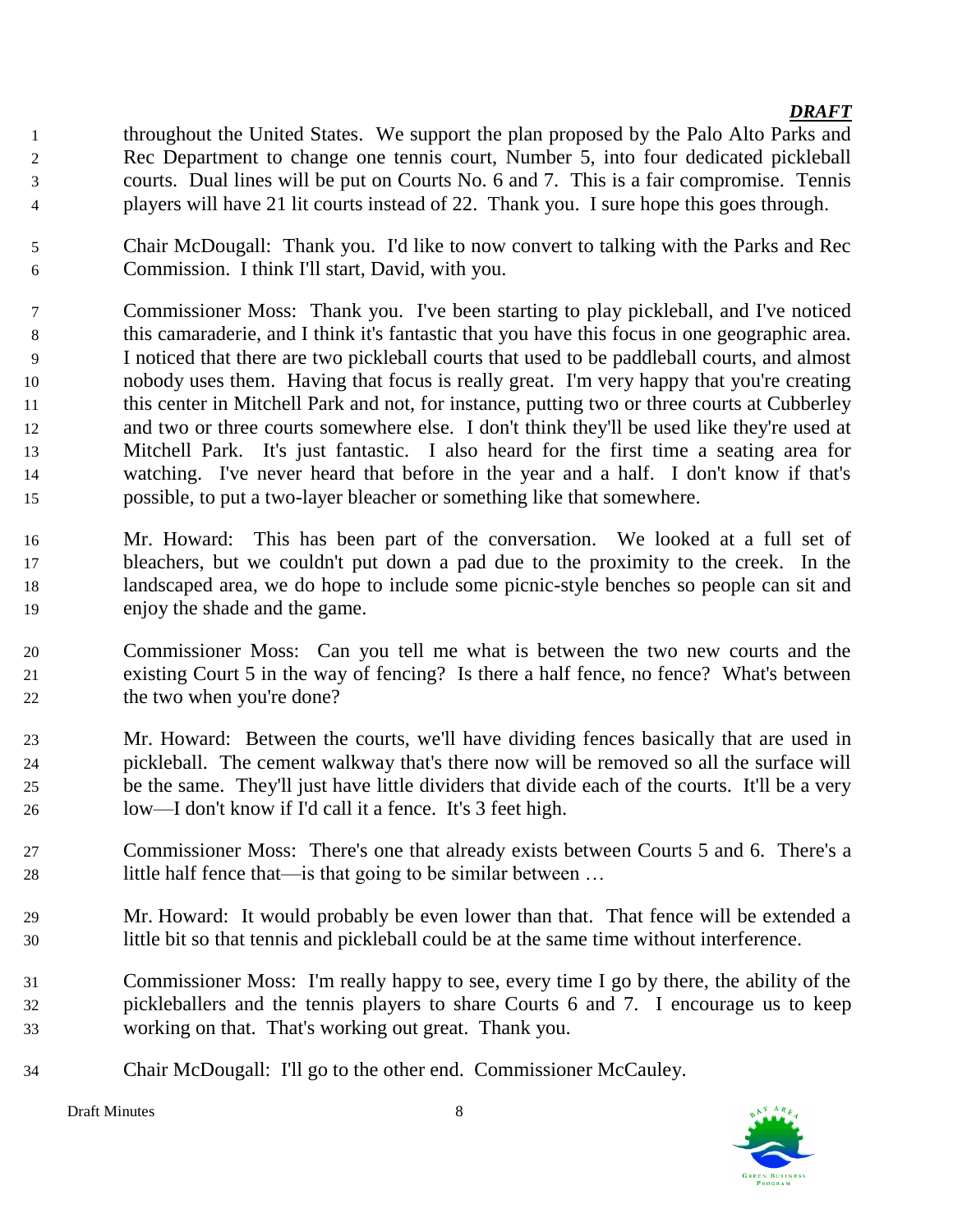- Commissioner McCauley: Adam and Daren, this has been a long time coming. Congratulations, well done.
- Chair McDougall: Commissioner LaMere.

 Commissioner LaMere: Appreciate all your hard work on this. It's a great plan. A couple of things that came to mind in terms of long-range thinking. I was really excited to see you able to bump-out and use existing land and expand things at the park. To continue to look at our different parks and how land can be used in efficient ways is exciting. I know we've talked about it a lot, but to continue to study where can we put lights up and where does it not impact the residents and what parks can we really put lights up whether it's for tennis courts, soccer fields. Our population is growing. It's going to get more and more impacted. To continue to find different ways to utilize our space. Congratulations on this. I know you guys have worked very, very hard. You've engaged the public. Excited to see this plan come to fruition.

- Commissioner Reckdahl: I'll say me too. Thank you very much. I also appreciate the October completion date. That's very good. I know you've worked very hard to squeeze that through. I appreciate that. Refresh my memory. What are the dedicated hours right now in Mitchell Park for pickleball?
- Mr. Howard: Currently?
- Commissioner Reckdahl: Currently.

 Mr. Howard: I'm not going to remember the—it's Mondays and Wednesdays for one group. Tuesdays and Thursdays are the next. Maybe they remember which one is which off the top of their heads. The remaining evenings is first-come-first-serve.

- Commissioner Reckdahl: We do have some evening slots right now?
- Mr. Howard: Right now, it's 4:00 p.m. to 10:00 p.m. Monday and Wednesday are one sport, and 4:00 p.m. to 10:00 p.m. Tuesday/Thursday is the other sport. I can't remember which night is which.
- Commissioner Reckdahl: Do we get a lot of pickleball in the evening?
- Mr. Howard: Yeah, especially now that the weather's improving.
- Commissioner Reckdahl: These new courts, we're not going to put lights up. Do we get extra light bouncing off the courts? Are they playable in the evenings, these new courts?
- Mr. Howard: We're not sure. There is going to be some light, but we don't know if it'll be enough light. We're not positive about that. We can't redirect, so we're not positive.

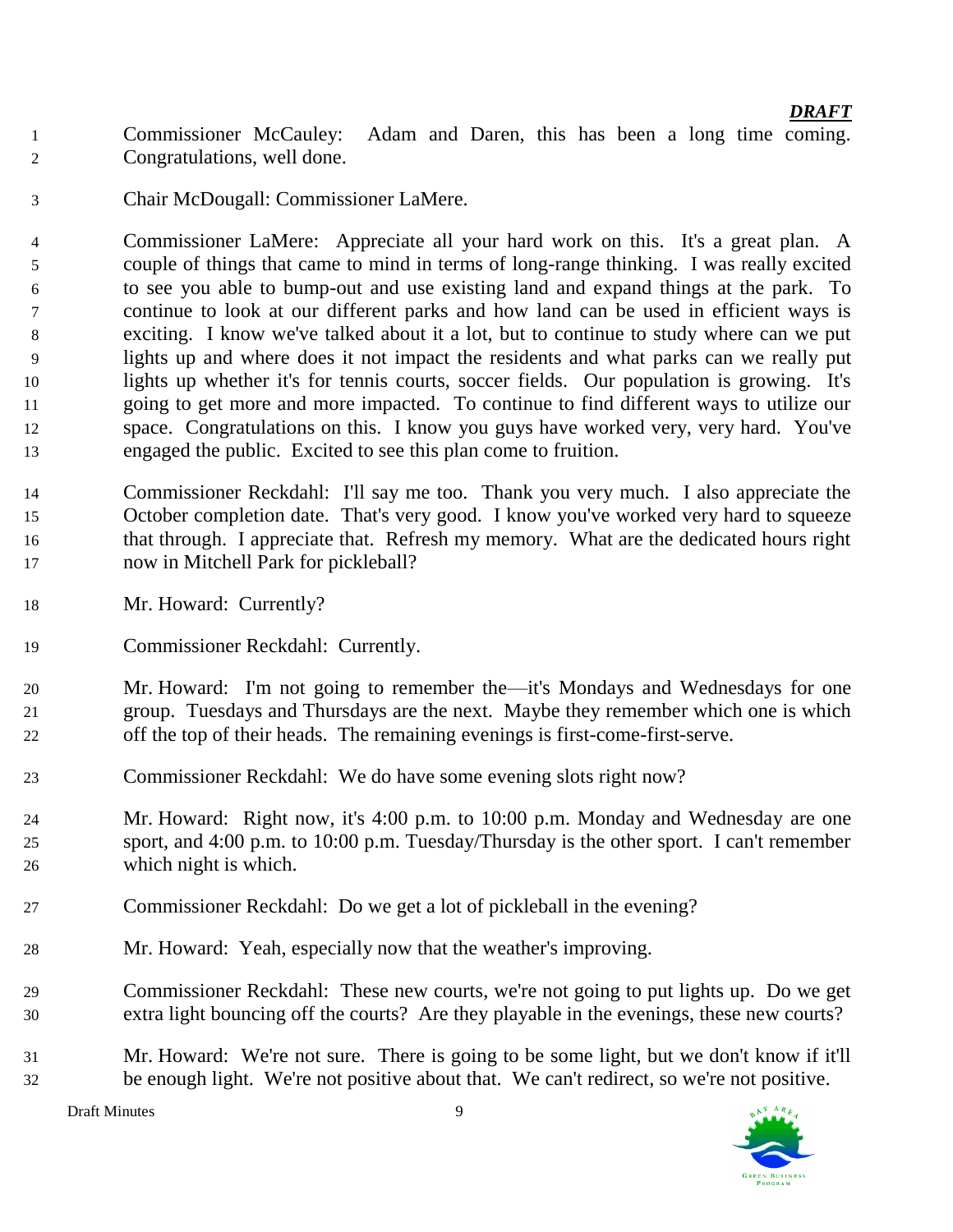- Commissioner Reckdahl: The current lights are fixed?
- Mr. Howard: Yeah.
- Commissioner Reckdahl: If we wanted to add lights to these courts down the road, is this minor? I think it's like \$100,000 to do a court.
- Mr. Howard: Daren might remind me if I'm wrong. I think they gave us a quote of \$70,000 if we wanted to light the addition.
- Mr. Anderson: I might add that there's also the permitting process, which is more complicated when it comes to lighting things. Of course, the adjacent courts are lit, so that will help. It's not a totally unlit area. Adding additional lights in parks is sometimes a challenge. As Commissioner LaMere pointed out, as we try to maximize space, we'll certainly be looking at options to light a number of areas.
- Commissioner Reckdahl: The fact that we already have lights there, I assume that would simplify it.
- Mr. Anderson: I would think so.
- Commissioner Reckdahl: This \$70,000 quote was including the fact that they could tie into the existing lights?
- Mr. Howard: Right, because they had been to the courts before, so they knew that.
- Mr. Anderson: I just wanted to qualify that that \$70,000 wasn't fully vetted. It was an envelope estimate.
- Commissioner Reckdahl: Just a rom estimate. I appreciate that. Finally, I like the benches at the trees. The fact that they're movable will be a feature because in the morning the sun is going to be coming from the right side. If you want shade, you'll want the benches on the left. In the afternoon, it may be reversed. The fact that they're not fixed is a good thing. How wide is that strip of grass right now? Is it 10 feet?
- Mr. Howard: Currently or in the design?
- Commissioner Reckdahl: When they build it.
- Mr. Howard: It was roughly 10 feet.
- Commissioner Reckdahl: If you put the trees in the middle, you could move the picnic table back and forth, something like that. Thank you very much. I look forward to this

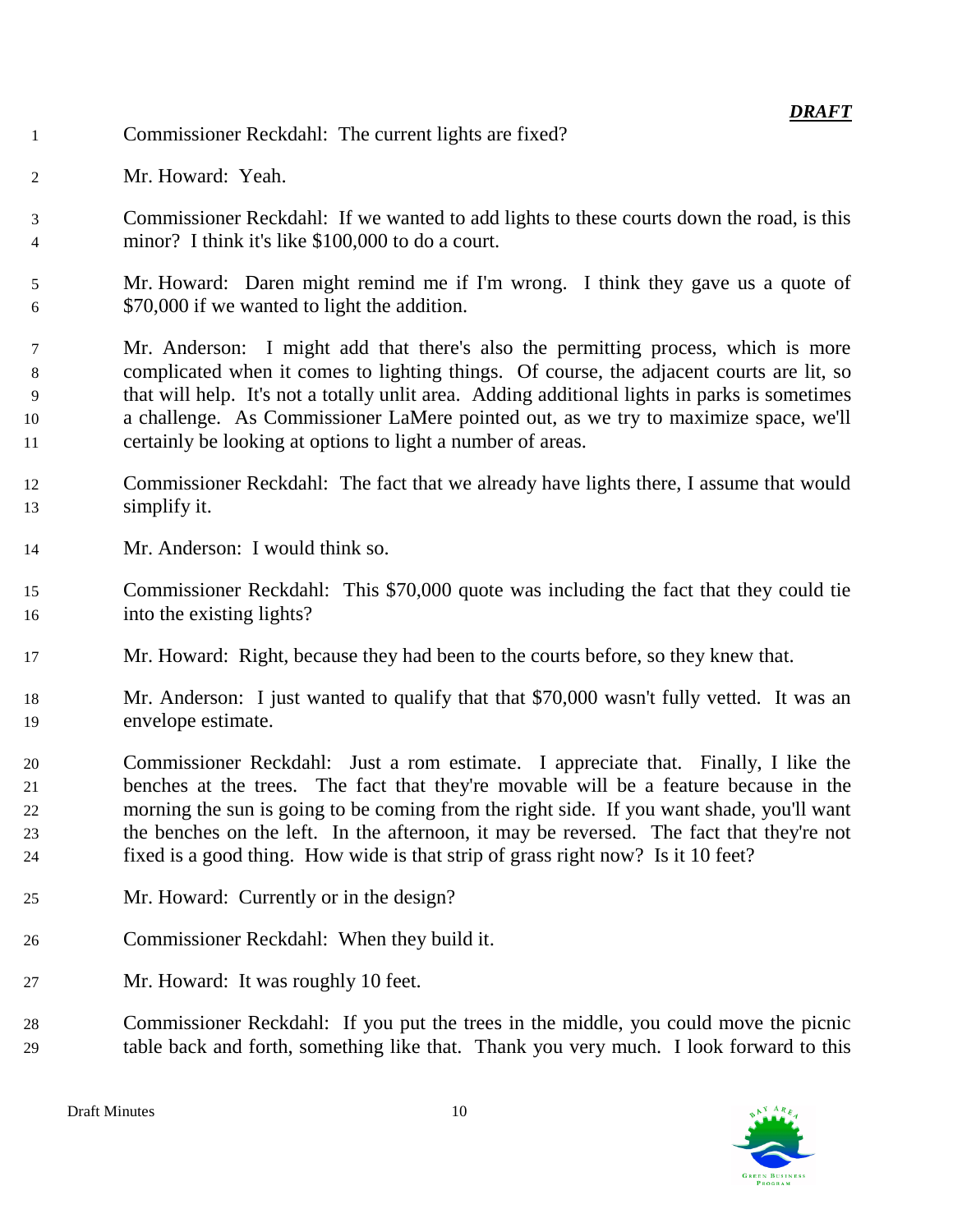being heavily used. When I walk through the park, pickleball is very heavily used more so than tennis. This is the right decision.

Chair McDougall: Commissioner Greenfield.

 Vice Chair Greenfield: I'd like to thank staff and the community for the collaborative effort in getting to where we are today. It's been a long process. A lot of people have been along for the ride for a long time. I'm happy to see the light at the end of the tunnel. I have nitpicked plenty of details within the ad hoc. I'm happy with things as they are. Congratulations.

 Chair McDougall: I can only echo the appreciation for the work, Adam, and the stamina that has gone into this. We should also commend pickleball particularly and the tennis people for both their persistence and stamina in this because it's been a necessarily long process. You've done an incredible job of making sure everybody's voice was heard. I have no other comments or questions, just to say thank you to you and everybody that worked with you and helped you. With that said, if there are no other comments—I turn and look at Allison. We have developed the practice of inviting Council Member Cormack to speak at our meetings on our topics. The next thing that happens with this item is it goes before Council. She has suggested it would be inappropriate to participate today because she'll be participating on this in the future. Thank you for your understanding. The next thing would be a motion. The motion would be—would somebody like to give us the specifics of the motion? Is that a slide we could look at?

# **MOTION**

- Commissioner McCauley: I would move to recommend that the City Council adopt the Park Improvement Ordinance that's before us.
- Chair McDougall: Is this the definition here? This would be the appropriate wording. Ryan, would you like to …
- Commissioner McCauley: I move that the Commission recommend to the City Council that it adopt the Park Improvement Ordinance at Mitchell Park for constructing two pickleball courts, converting Court 5 into four pickleball courts, and restriping Courts 6 and 7 for dual use.
- Chair McDougall: It is useful to add anything about "and the appropriate amenities" or does that come with it?
- Mr. Anderson: You can leave it as is. The PIO includes that, and it gives us a little flexibility.

Draft Minutes 11 Chair McDougall: Do I have a second?

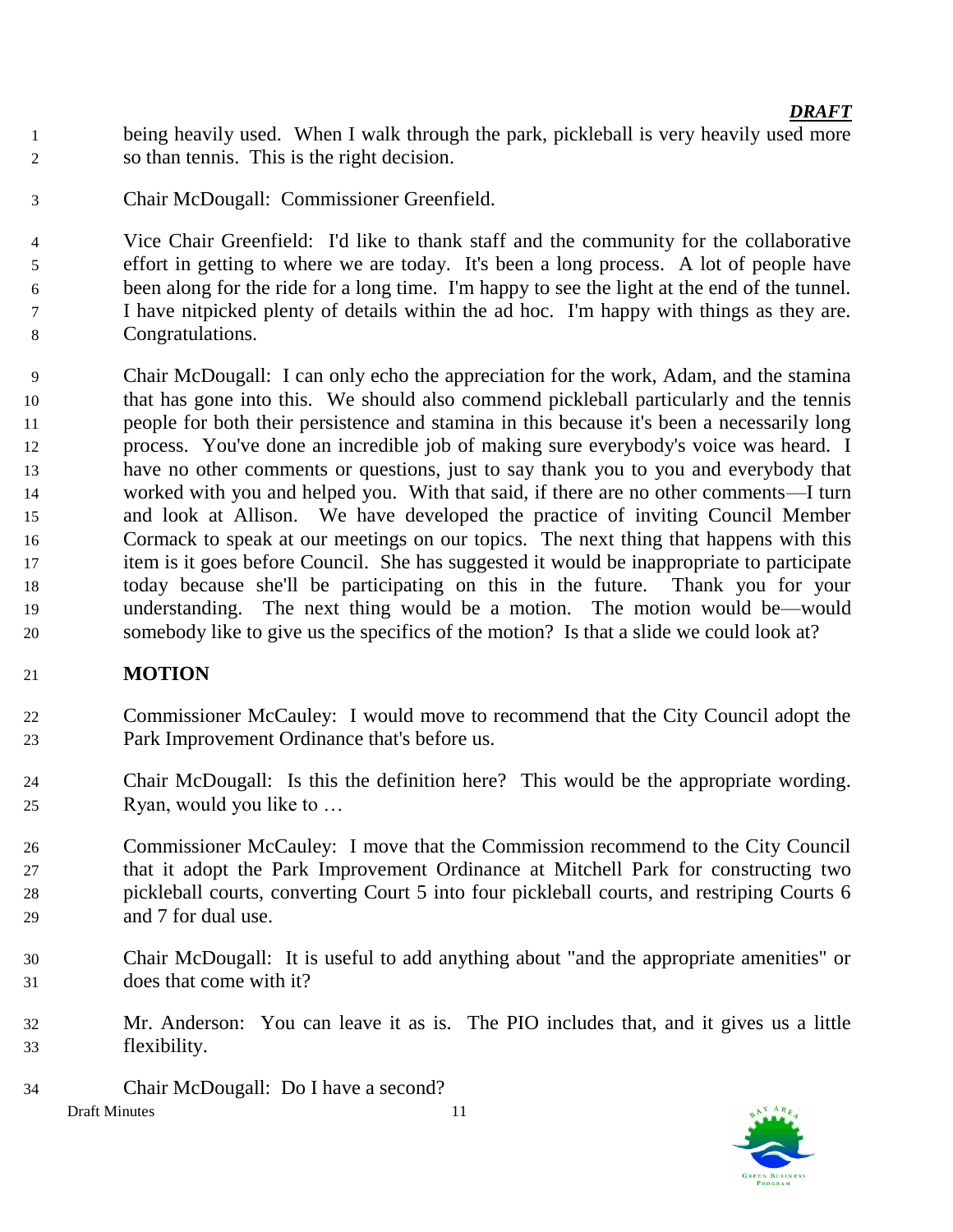Vice Chair Greenfield: I'll second.

 Chair McDougall: Anybody in favor? All in favor please. Anybody opposed? With that, it's passed unanimously [Cribbs absent]. Thank you again to the attendees. Thank you again to the staff and the Commission.

# **3**. **Preparation for Council Study Session**

 Chair McDougall: The next item on the agenda is preparation for the Council study session. Kristen, do you want to start off and provide some context?

 Ms. O'Kane: We have, as you know, a joint study session. It's currently scheduled for May 6. I was just trying to pull up the time. It's a little later than we usually do because there's a special order and another study session that same day. We had also, just a side note, planned for the Cubberley joint study session between Council and the School District. That's been moved probably 'til later in the summer. That one is not on May 6. Typically the process for these study sessions is the Chair and the Vice Chair and staff will meet with the Mayor and Vice Mayor. In this instance, we met with the Mayor and Council Member Cormack, which was actually a really good fit for the study session. The Vice Mayor will not be there on May 6, so he deferred to Council Member Cormack. What we did at that meeting is just talk through what Chair McDougall will likely present at the meeting on behalf of the Commission, which would be accomplishments from the previous year and then priorities for the coming year or the current year. I'll turn it over to you, Chair McDougall, but it would be good for the Commission to know generally what the presentation will be and if there's any particular focus you'd like to take the study session and a little bit of choreography maybe would help as well. I'll turn it over to you, and I'm here to answer any questions that you might have along the way.

Draft Minutes 12 Chair McDougall: Thank you. We met with Mayor Filseth and Council Member Cormack. I want to thank her for being there and her participation in that meeting. It was very useful. I'd like this not to be my presentation but our presentation. What we have in front of you is—I said earlier today that it was a summary version, but then I changed that to say it was a redacted version because that seems to be the term of use these days—what we presented that day. I put it this way so we're not sitting here saying, "Remember the bridge. Remember that." Hopefully, most of the things that we would remember are here. I would suggest that the presentation or discussion be more or less in this direction. What we really need to do is see if we can come to agreement of what we'd like to achieve. Would we like to achieve the fact that they should be confident that the Parks and Rec Commission is doing a good job or should we try and achieve the fact that they should be looking at something in particular? Should we achieve some warnings about what we think is coming in the future? There's any number of things that we can do. Through this conversation, I'd like to invite Commissioner Greenfield to interrupt me at any time because he was instrumental in doing this. The agenda we had

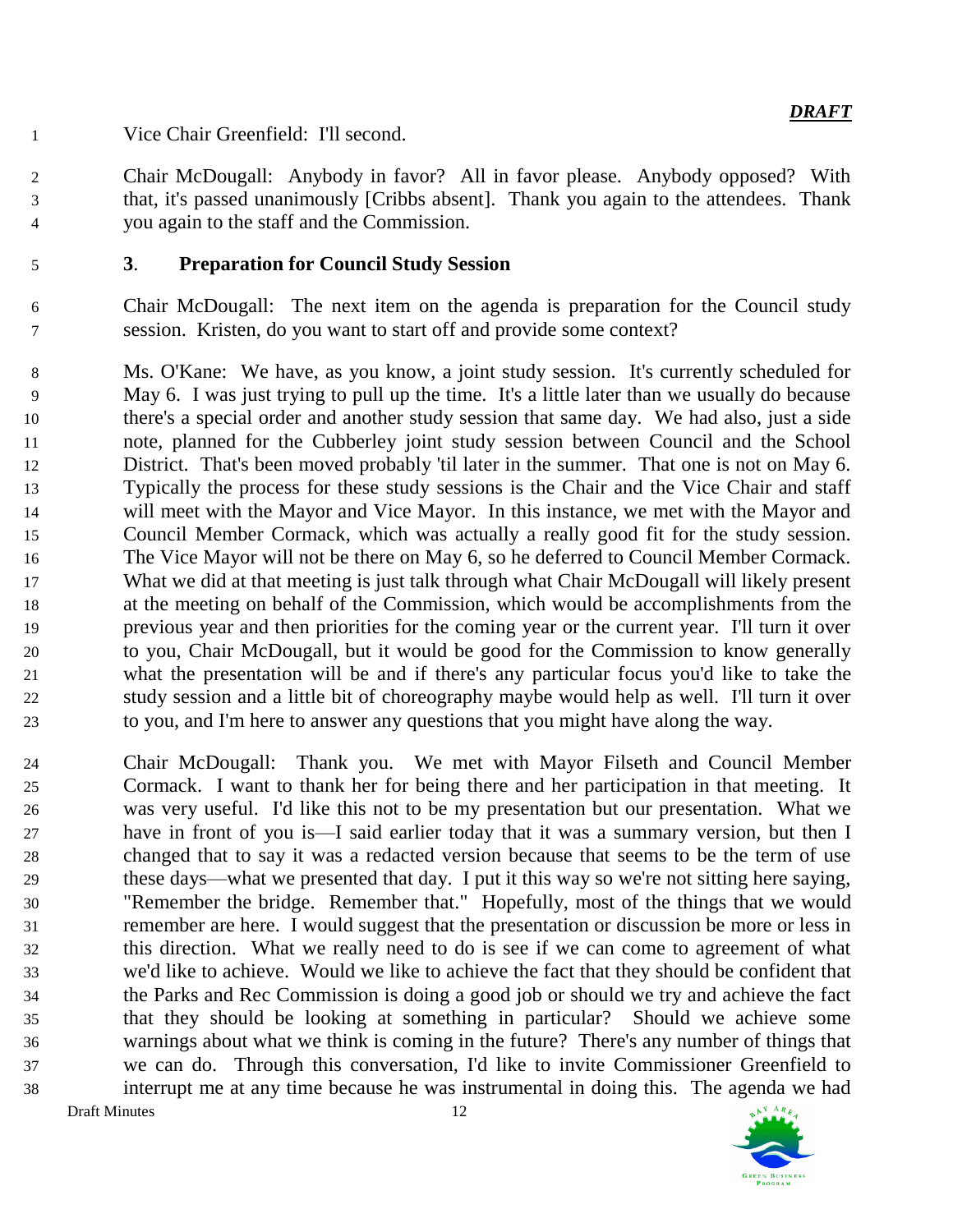Draft Minutes 13 for that meeting was we just put up the priorities and thoughts and what the citizen input was. We talked about highlights and activities and celebrations. I put in the guiding principles outcome that we had from our meeting. I didn't think priorities covered what we were trying to do. It says CSD-PRC projects. None of these are our projects. They're very much CSD projects, and they're in fact Public Works projects that CSD is substantially leading. To that end, we wanted to make sure it was understood what our role was relative to the overall organization. I did talk about funding sources and some of the data that I've used before. I don't think that's meaningful in a general Council conversation. What I learned from this meeting is if you want to talk in big numbers, you can. That doesn't last for more than about 30 nanoseconds before it's in small numbers. The small numbers are, number one, not our business and, number two, they're way too movable to bring in front of Council in this fashion. The thing that I bolded there was the challenges and projects of interest. I'll count on Commissioner Greenfield to help me talk about that. Under the introduction, it's useful to continue to reinforce that Parks and Rec is really responsible for what I would consider to be—I've used this term before—scarce and valuable resources. I put up the Council Priorities because climate and sustainability are part of that. I put up the Mayor's values—he didn't argue with them—from his presentation, which included sustainability in nature and sustainability in fiscal responsibility, and a Health City Healthy Community, and being a good neighbor. I did talk about the Citizen Survey and the great marks that the parks and open space received in the Citizen Survey. The recreation highlights, I'm not going to go through them. You can read them. The parks highlights, the open space, the infrastructure, and the concept of partnership development, the fact that we had had several different organizations come and speak to us and we look to engage with those organizations. The highlighting has more to do with—in fact, in some version of it there was color in there, which were the ones the Mayor called out in his speech, not necessarily the really important—there are things that were more important than others. The priorities. These are divided into sections. Priorities are part of both the CIP and Master Plan projects. They're listed there. There are specific park projects. There's specific CSD projects, the Cubberley Master Plan and recreation opportunity analysis. You might throw BCCP up there earlier. Those are just activities that are going on. As you talk about priorities, for this Commission and for the City climate change is incredibly high. Certainly from my position, funding needs and opportunities and strategies are important. In terms of challenges, we said there was projects of current public interest. We think the Baylands BCCP, including the ITT building, including the 10 acres, will solicit and involve community conversation. The Ventura plan will clearly include that. We would happily present them with a really nice racket sports package. There's the whole conversation of park dedication. Projects of potential public interest, the Foothills creek hydrology and restoration. Funding strategies, we talked a lot about that with Council Member Cormack and the Mayor. The other in terms of challenges is clearly climate change. That's a very quick overview. I would invite comment, first, from Commissioner Greenfield about that meeting and how we should proceed with the Council.

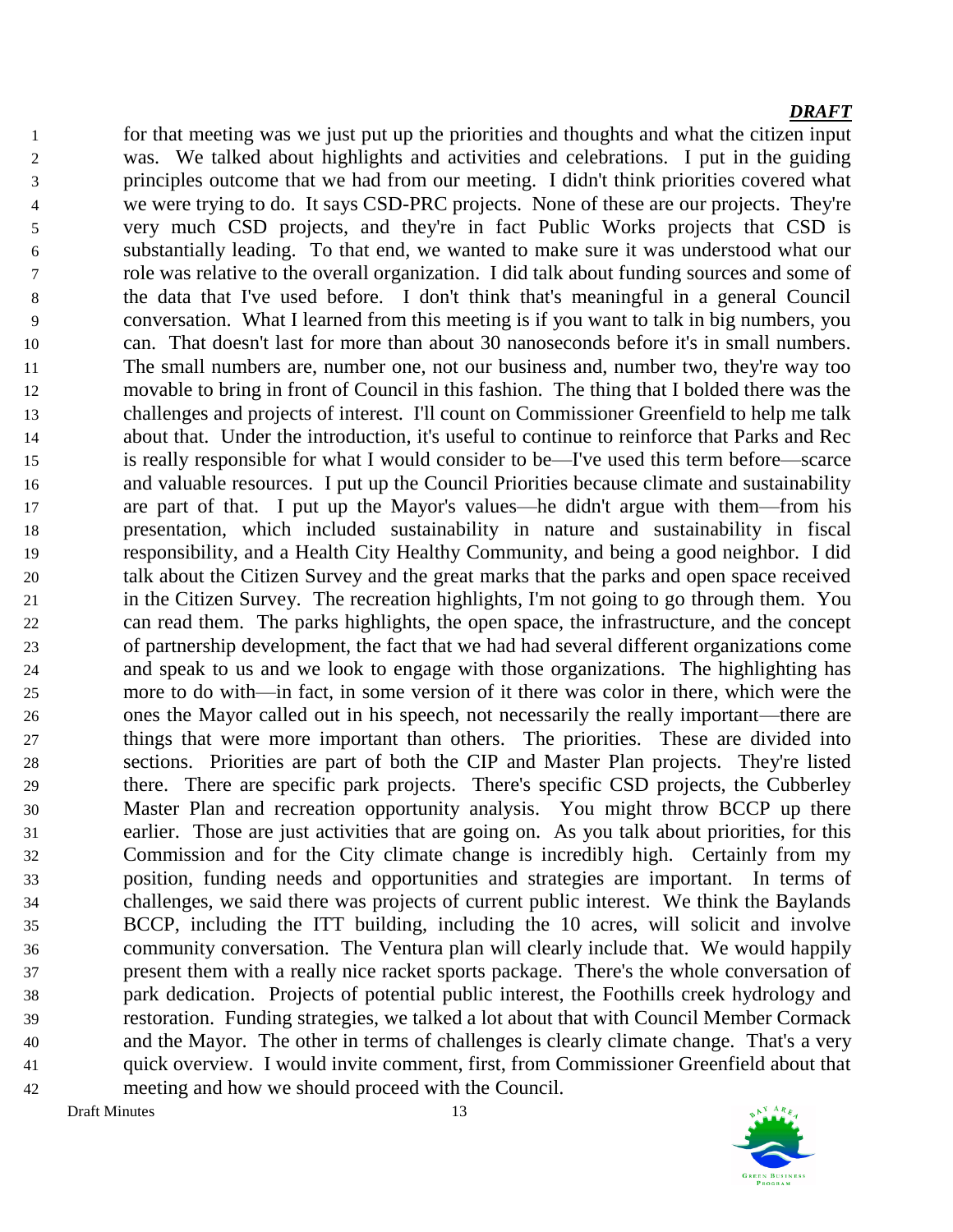Vice Chair Greenfield: One thing we're certainly mindful of is we're talking about a 60- minute meeting. There are 14 individuals who all like to talk on varying levels. We want to jump to the meat of any meeting as quickly as we can. That's really what the outline of the pre-meeting with the Mayor and Council Member Cormack was. We outlined a number of things, ran through them quickly, highlighted the last item, which was the challenges that we wanted to spend the most time talking about, getting feedback on specific projects, what makes sense. One thing that we did hear, which was useful, regarding the 10.5 acres at the Baylands—there has been previous guidance from previous Councils that that area would be targeted towards recreation development. It would behoove us to address this with the current Council to make sure the guidance is still the same before we move forward with trying to develop that. That is a priority for the Commission right now, to figure out what we're going to do with that land. It's a good time to be talking about it. Before we can make very specific plans in a specific direction, we need some guidance. Be happy to have your comments on that as well.

- Council Member Cormack: This is an area where each Council Member has various background and understanding, and we only have one member of Council who has a long history of experience. The recommendation that you all bring forward should probably include pros and cons, some information on both sides in addition to what you recommend. Personally, when I get staff reports, if there are a couple of options and I have a better sense of why there's been a particular recommendation. It's possible that the Commission may not agree. That's fine, recognize that. Just doing a holistic approach, not just some people a while ago said that. Maybe that will be stare decisis, and we'll stick with that. That would be my one suggestion in that area, especially with respect to sea level rise. We've got a bunch of things going on now that's new information.
- Chair McDougall: Is that recommendation specific to the 10.5 acres or any of these topics?
- Council Member Cormack: It's specific to the 10.5 acres, but it's also general to me.
- Vice Chair Greenfield: In the section of projects of current public interest, the BCCP and the 10.5 acres, Ventura and the racket sports all speak for themselves. You may wonder what park dedication is doing on that list. It's something we've talked about but hasn't been a specific project of effort. We were looking for guidance on is this something that is important to the Council to pursue because there's question about how much effort we should put into pursuing it. Actually there were questions about dedicating parks before we came up to it in this portion of the presentation. The general feedback we got is there is interest in looking for park areas that should be dedicated. Right now, I have a liaison role with Kristen, and I'll pursue that. If anybody wants to join me on that effort, they're welcome.

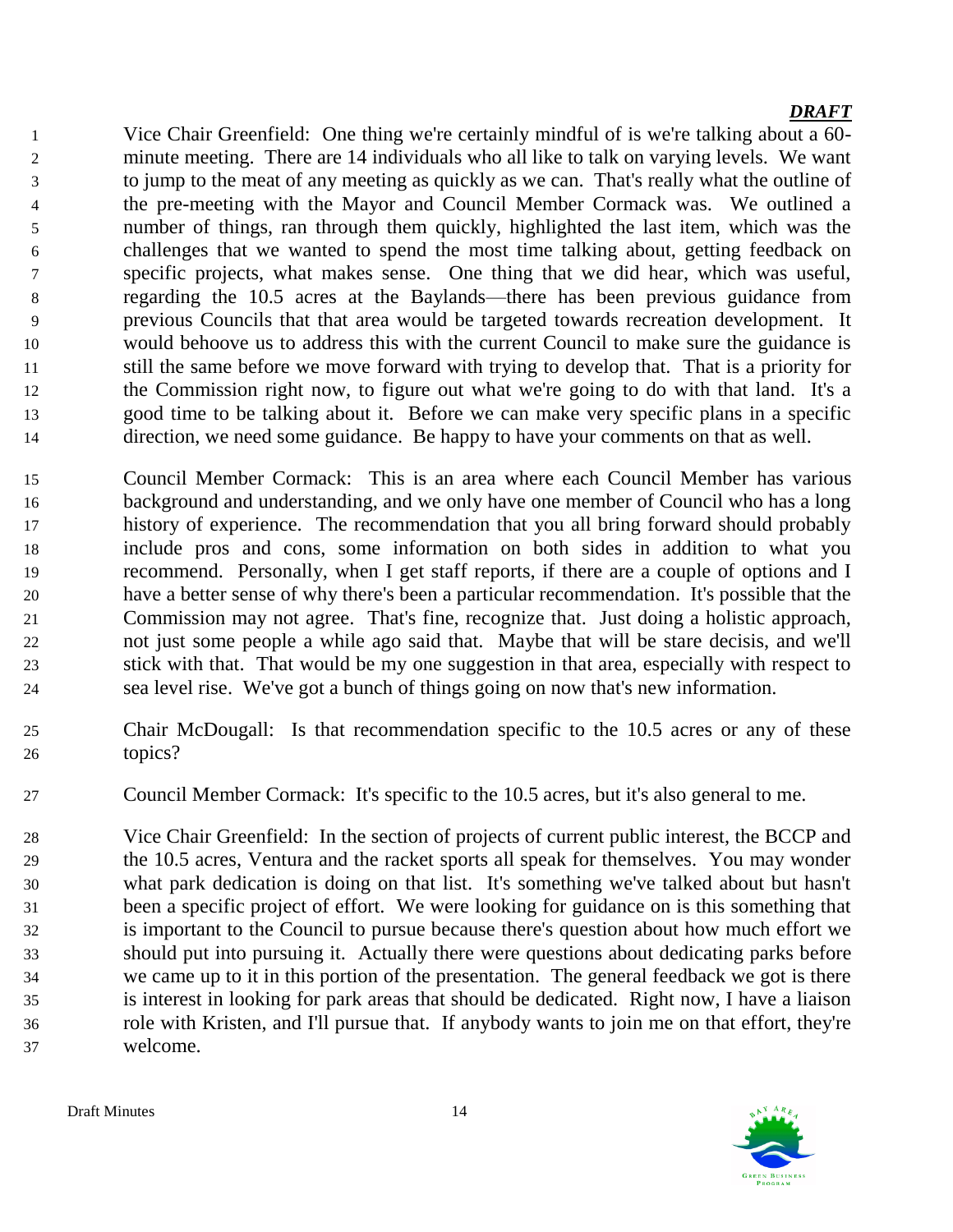Chair McDougall: I'm going to Council Member Cormack if she has any other points of guidance from that meeting.

 Council Member Cormack: The upcoming decisions—if you start with the achievements from last year, that's the important thing to start with. Don't sell yourselves short, and make sure staff gets all the credit that they deserve. The upcoming decisions is definitely where we should spend most of the time. It's always helpful for any of us to get a heads up before something arrives. There are two things on this list that might not jump out to your average Council Member. One is the recreation opportunity analysis. I'm not sure that's something that people would necessarily know about. You might want to spend a little time talking about taking a step back and where that came from at the retreat. The other thing, when we had the budget presented last night, one of the items on the list of how we are going to achieve our fiscal sustainability did include public-private collaborations. While I realize it's early to talk about fundraising, it's probably a good time to mention that it's on your radar, your planning horizon, as you look for appropriate projects and appropriate partners. I encourage you to mention that. Those are the things 16 that jump out to me from this list.

- Vice Chair Greenfield: Regarding the Foothills Park Buckeye Creek restoration project and hydrology study, as you know in 2017 we passed a motion recommending the middle option of three in terms of the restoration of just the upper portion of Buckeye Creek in Wildhorse Valley in the \$4 million range rather than recommending the full-blown \$10 million project which would include that area as well as Las Trampas Valley and the Buckeye Flats 7.7 acres. Some guidance we got is if we were to find outside funding sources for the whole package, we shouldn't worry about the fact that we've only recommended the middle option. In the event we were able to find someone or some group that was interested in pursuing the full package, we can solve that problem later. Find the money, and everything else will fall into place.
- Chair McDougall: I'm going to start at the other end. Ryan, do you have anything to add, any suggestions, anything you'd like to achieve?
- Commissioner McCauley: This is a very thoughtful approach to the meeting with Council Member Cormack and the Mayor. Well done on that count. Having a brief handout that perhaps lists the 2018 accomplishment might be good. It doesn't need to be lengthy. It can probably be what you have here, maybe with a few words to describe some of the things the Council Members may not be aware of. That way, we can spend maybe five minutes on that and then spend the majority of the time talking about what we foresee coming up in the next year. On that note, there is another item, which several people know about on the Commission, which is access to Foothills Park for students from neighboring communities. I don't know if there was any feedback on that topic. I'd be interested to hear thoughts on that. The ad hoc committee—we can talk about it more

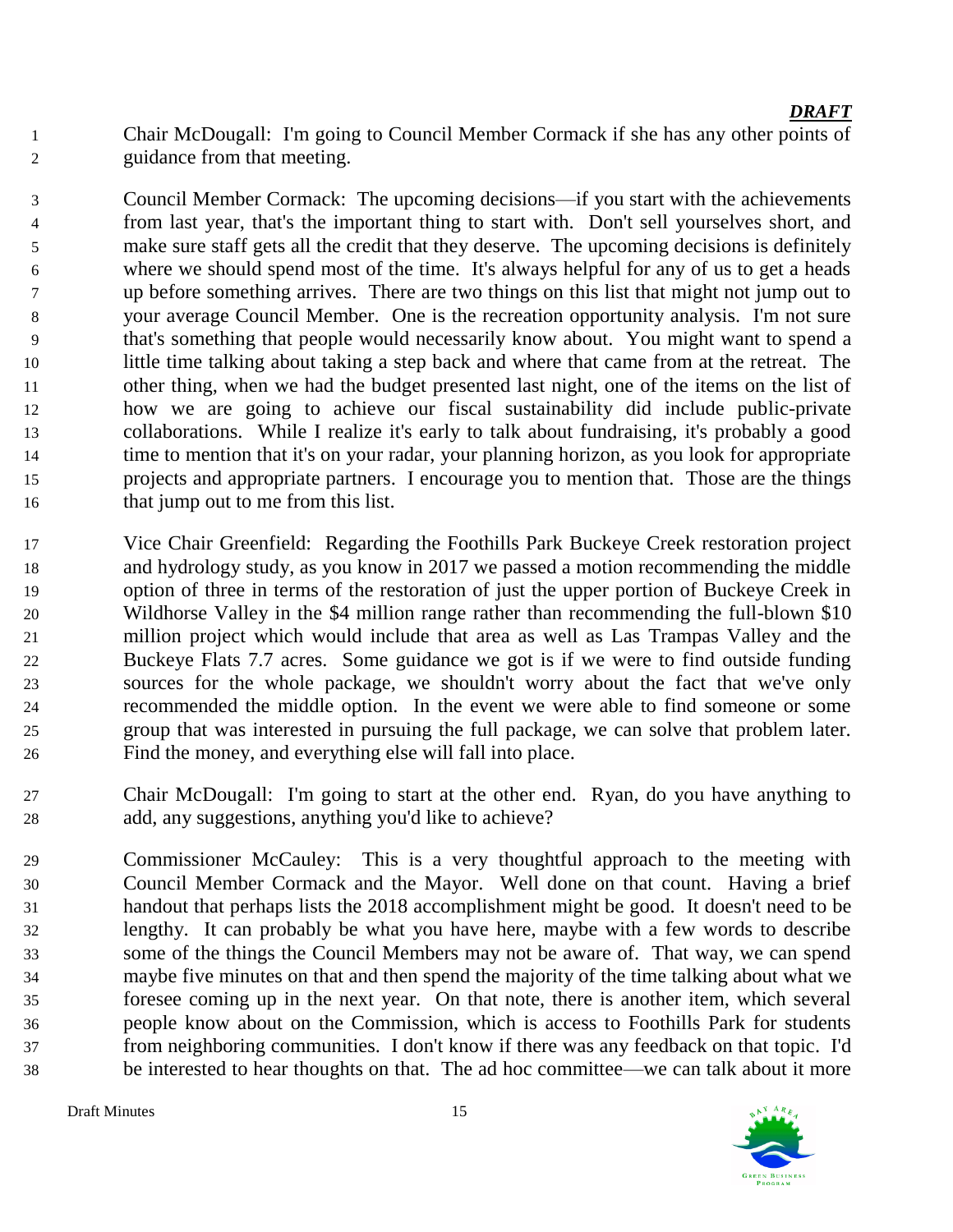when we get to the ad hoc updates—has been moving forward with that concept. We can discuss it in more detail at the ad hoc update phase. I'm curious to know where that one stands and whether we should talk about it with the Council or not if for no other reason 4 than to let them know that we're exploring it. Thoughts on that one?

 Chair McDougall: You and I talked briefly about this. The biggest concern from both of the participants was what problem are we solving. I would encourage the ad hoc— however we go about it—to try and answer that question. If we think we can answer that question articulately, then we could bring it up as there's a problem we're trying to solve, and we should solve it this way. If we can't answer that question articulately, then—I don't know what expression to use—we should keep our powder dry. Bringing it up as a possible discussion could sidetrack everything else and could cause—I worry that a negative minority could escalate into something that we'd never achieve what you'd like to achieve.

 Commissioner McCauley: I entirely appreciate that sentiment. I hear you. The ad hoc has talked about this may not be the best forum in a session with the Council, which is very compressed and quick, to bring up a topic that probably deserves a more in-depth discussion. In response to the question you posed, which is a totally fair question, it's a question of social justice. There are perhaps competing narratives about how we got to where we are with Foothills Park and the residents exclusiveness requirement. One is that Palo Alto was the community that stepped up to preserve that area and put the money up in the first instance. Other communities weren't willing to pony up at that point in time. Palo Alto somewhat understandably said, "Okay, but this is going to be for Palo Alto residents." There's a counter-narrative, which some of us have probably heard, that Palo Alto is a white-flight suburb of the 1950s and '60s and exclusive resident facilities and parks and things like that were a symptom of those sorts of mentalities, which effectively were to keep the riff raff out of what was an exclusive area. I'm not going to try and resolve what narrative is the right one. That's, at least in some people's view in our community, what is underlying the whole issue. It really is a social justice issue, which we can either clean up ourselves or probably become the headline of local newspaper or perhaps even be on local newspapers that Palo Alto is potentially still promoting that sort of exclusiveness in a facility that in most places would be open to the entire public. There are probably multiple ways to accomplish it. This proposal was intended to be a targeted way. It's a pilot proposal to study whether there would be any impacts from allowing students from neighboring communities that are socioeconomically disadvantaged schools to come to Foothills Park. The park is a resource that is underutilized. Actually it's pretty significantly underutilized. Many of our resources within the park system are overutilized. We have excess capacity. That's really the genesis. I didn't mean to speak for so long, but that's the answer, at least from my perspective, which is it's a social justice issue that we can either rectify ourselves or become perhaps publicized in ways that we don't want to be publicized.

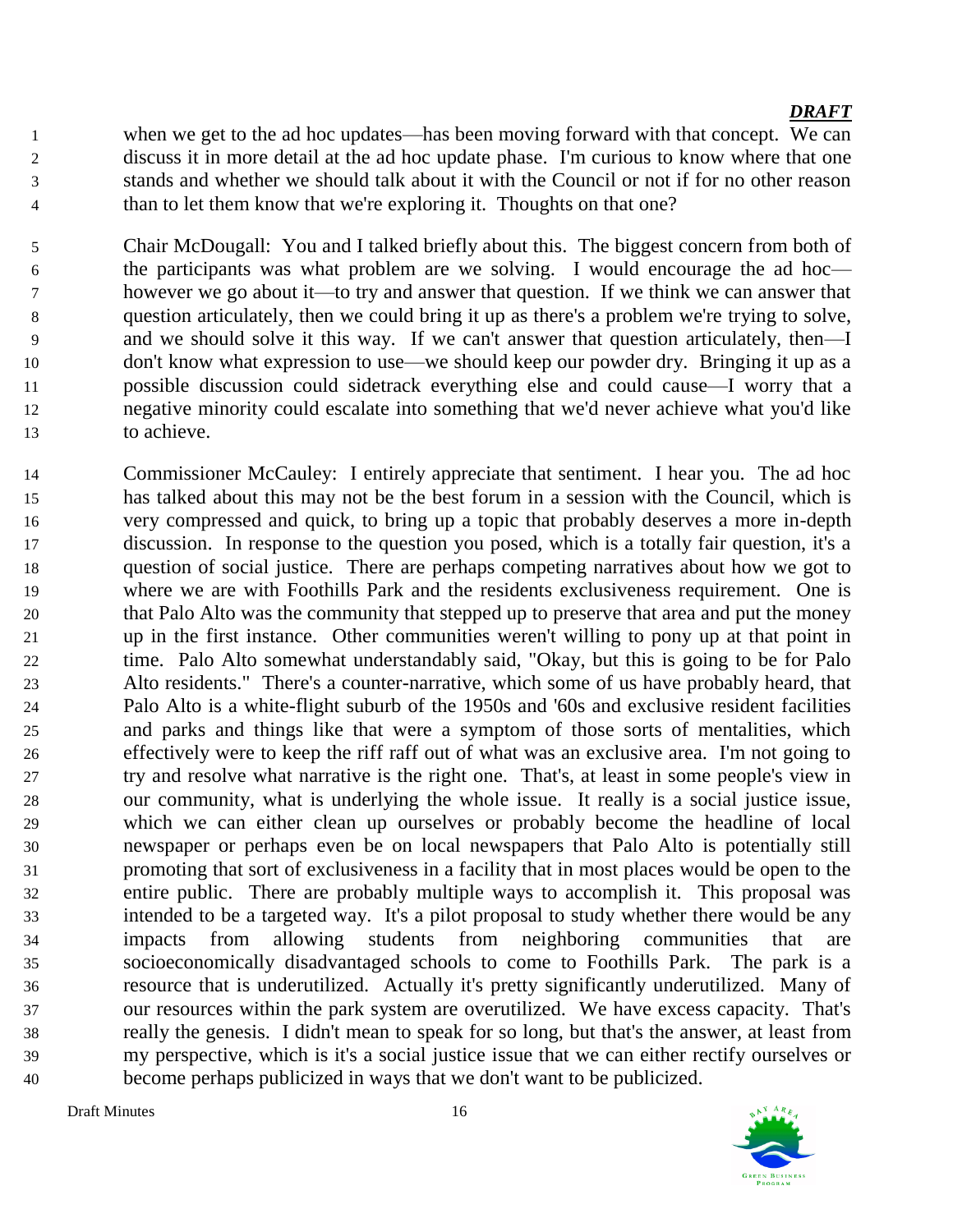- Chair McDougall: I've got understanding and notes of that. I appreciate your passion on 2 that. I'll go to Commissioner LaMere.
- Commissioner LaMere: I don't have anything additional to add; although, I do support Ryan in his comments as well as exploring the Foothills Park and the pilot program.
- Chair McDougall: Thank you.

 Commissioner Reckdahl: I'm not necessarily opposed to investigating this. I don't think a Council joint study session would be the place to do it. I'd be afraid that it would swamp all our other discussions. We have a lot of very nebulous things. We will have new parkland at Cubberley, Ventura. The 10.5 acres, what are we going to do there? That's very nebulous. The 7.7 acres is very nebulous. How to approach funding, there's not a clear answer to that either. Normally, we do the churn and then we shut up and listen. In this case, we want to listen to the Council and see what they have to give us guidance on these areas. These areas are areas where there isn't an obvious answer, and guidance from the Council will be needed.

- Chair McDougall: That's a good point. We want to make sure we don't spend an hour talking, but we spend 15 minutes addressing and identifying issues and making sure that we're listening and getting guidance as opposed to tell them what … Commissioner Moss.
- Commissioner Moss: That was going to be one of my questions. You had said in the beginning that this was our presentation, not your presentation. Are you going to divvy this up among the seven of us, three of us, four of us? As you said, you don't want to monopolize the entire 60 minutes with us just talking heads. You want a discussion. I don't know how you want to handle that. Do you want the liaisons and the subcommittees to be prepared to talk about any of these issues in greater depth in 60 minutes? What did you have in mind?
- Chair McDougall: There are two answers to that. One is I'm not sure I want anybody to talk in greater depth in any of those. We want to identify topics and issues. We want to be very careful about us talking so much in greater depth that we don't hear. On the other hand, I would like to go through the various ad hocs and have a representative of an ad hoc talk about some of these topics rather than me simply going through the list. We have a slide of accomplishments. We have a slide of priorities. I could take ad hocs and divide that up. I would try my best to create what's called a tick-tock, which Joe Simitian is very famous for creating tick-tocks, so that we really knew minute-by-minute what it was we were trying to do. We can't control the Council speaking, but we can control ourselves speaking. If everybody knows that he has this topic and he has two minutes and it's not free form, we'll use our light here or something. I would prefer to divide it up. I would know what priorities people have by what ad hocs they're on.

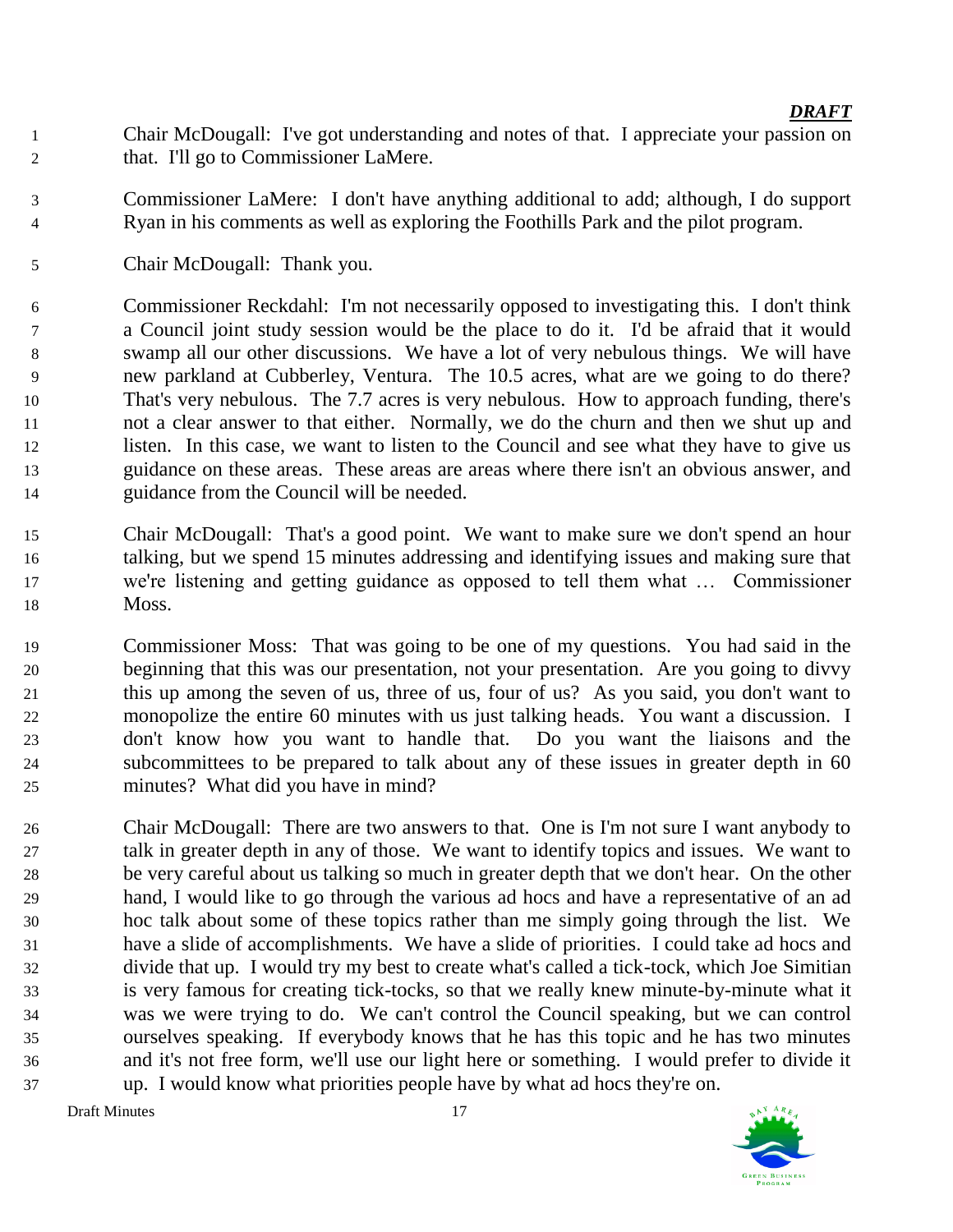Commissioner Moss: I did want to hear if Council Member Cormack had any more comments, but one other question. There are some things here that are more controversial. They're not fully fleshed out, for instance, the AT&T property, things like that. How much detail do we—do we even bring those up or is this the set list?

 Chair McDougall: This is not necessarily a set list. We did not put the AT&T property on here because there's already action on that, that probably can't be discussed in a setting like that. Kristen, do you have comments to add on that?

- Ms. O'Kane: I do. I just wanted to chime in a little bit. What Commissioner Reckdahl was saying is based on past practice. My experience is the best part of these study sessions is the dialog between the Council and the Commissioners. The way to accomplish that is to give the most time for that dialog. If everyone is participating in the presentation, it's going to take a long time for that presentation. My recommendation is the Chair and Vice Chair give the presentation together. It's not their presentation. They're there representing all of you. Then the conversation, more feedback, and dialog with Council can take place. That would be my recommendation, and that's based on how we've done it previously. I'd welcome your thoughts on that. I would be worried that all of a sudden 30 minutes would pass, and we would not have heard from the City Council.
- Chair McDougall: With that approach, I would go out of my way to make sure that everybody participated in answering. Any kind of conversation that got started, I would not want to be the one or necessarily Commissioner Greenfield to—a topic comes up maybe almost random as opposed to—Commissioner Reckdahl, why don't you talk to that. If you're comfortable talking to it, then do it. If you'd rather not be the one to talk to it, bounce it back. We want to get everybody engaged in the conversation. I would be happy at the end if I—unlike these meetings where I don't think I talk the least, I'd be very happy in this meeting if I was the one who talked the least.
- Ms. O'Kane: It's good to maybe do bigger picture items instead of focusing on specific project updates at the study session. If a Council Member asks, that would be appropriate. We don't want to get into a discussion about a particular project necessarily as much as big picture priorities. What does the Commission want to move the needle on? What sorts of policy issues are there that the Commission would like to see come forward or changed in some way? That's my recommendation.
- Commissioner Moss: I'm assuming in this dialog we may not have answers. It may be that they will ask us questions and give us several months' worth of work to do because of this, rather than us being able to answer all their questions right there in that 60 minutes. Is that right?

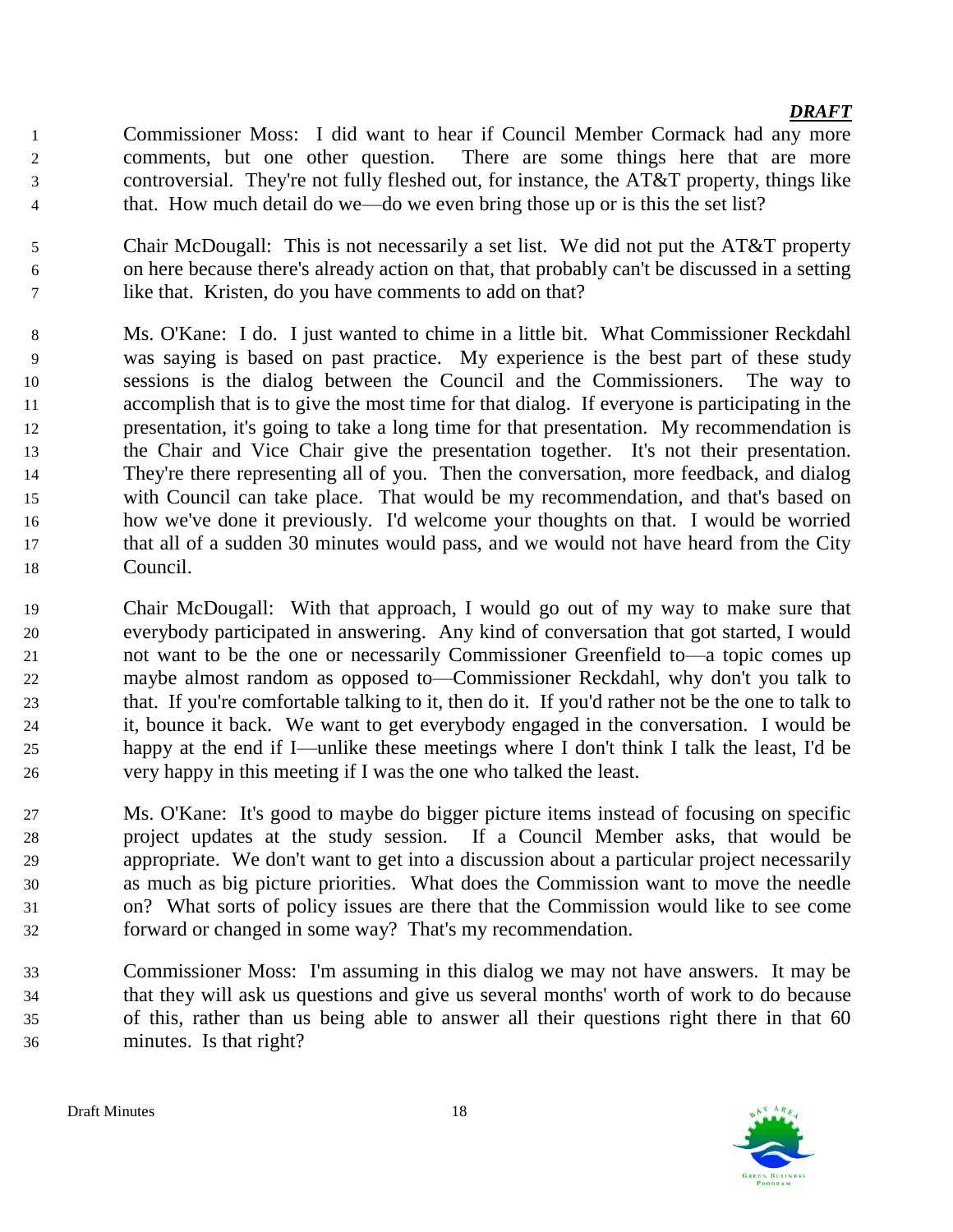Ms. O'Kane: That has happened with other Commissions as well. It's something to consider. Something happened like that with the Human Relations Commission. They did get a project out of their study session, and they were happy to take it on. Staff can help with that. If it seems to be too much or out of the realm of what you're interested in, we can follow up afterwards.

- Commissioner Moss: The example that we had here was funding. Mayor Scharff said, "What about funding the entire 20-year Parks Master Plan tomorrow? Can you do it?" We spent a lot of time trying to figure out how we could fund it. We didn't get very far, but we spent a lot of time on it.
- Chair McDougall: I thought it was very generous of Commissioner Moss to say that the Council might give us more work. Does anybody else have any comments? If not, I would redraft this a bit, find a way—I'm sorry, Council Member Cormack.
- Council Member Cormack: The good news is for the first time we're evenly matched, seven on seven. You won't be completely outnumbered. I want to address head on what Commissioner McCauley brought up. It's actually already in the press. There is some very strong language that some people are using. We should all be prepared in case this becomes an issue that is relevant to the people who live here and to people who don't live here. It's totally up to the Commission. I'm not taking a position on whether you should or should not bring it forward. In my experience, things that can be controversial are best well thought-out in advance. If you decide to bring it up, fine. If you don't, that's fine also. It doesn't mean you can't work on it. I'd encourage you to think long and hard. I would expect the Council, as we always do, will look to our Boards and Commissions to make recommendations and manage initial hearings on that line. I just want to address it head on. It is a topic in the news. This would be the appropriate place for it to be considered.
- Commissioner Reckdahl: It's possible that after we shut up and start listening, one of the Council Members may bring it up. If they want to bring it up, I have no problem with that. If they have some insight to guide us, that could be appropriate.
- Chair McDougall: The important thing that we've just been reminded of is we need to be well prepared.
- Vice Chair Greenfield: I have some more comments on the Foothills Park access issue. I was waiting 'til we finished talking about the bigger picture of how we're going to handle our joint session.
- Ms. O'Kane: I just want to make sure—this isn't an agendized item. We don't get into a discussion on it.

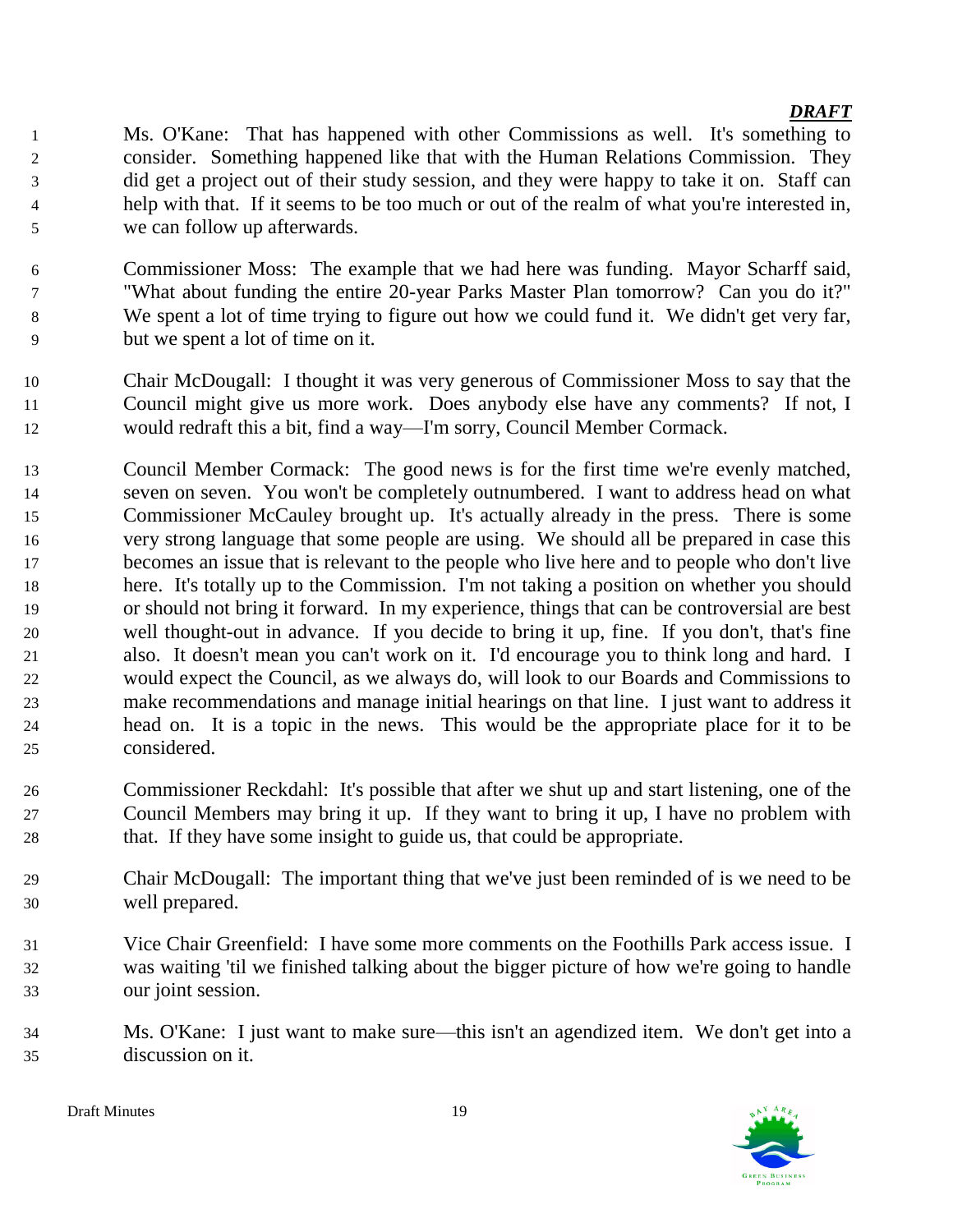Vice Chair Greenfield: I'm just passing comments from the Mayor's session. This is some additional comments.

Ms. O'Kane: Thank you.

 Vice Chair Greenfield: We did broach the subject at the meeting, which is probably clear but wasn't explicitly stated. In addition to the question of what problem are we trying to solve, other questions that were posed for us to consider are is there significant unserved demand, what are options to addressing this issue. If the issue does exist and there is demand, does Foothill Park need to be used as part of the solution or are there other solutions in place or is there demand being met by other open space areas already? The underlying question as well, which maybe we got some answer to just now, is what is the appropriateness or priority of using staff resources for an investigation of this effort. If this is something that Council isn't going to support, then we're not well served to use staff time on this. It's a bit of a chicken and egg issue. We need to figure out how to get guidance on this before we're shut down from pursuing it.

- Council Member Cormack: A slightly different recollection. What I remember talking about is prioritization. We all have to choose. What are the things we're working on, and where do we want to spend our time? If this is what the Commission wants to prioritize, then that's appropriate. If there are other things that the Commission wants to prioritize, that's appropriate as well. I didn't personally talk about staff time. It might have been someone else in the meeting. Really more about prioritization. If it's at the top of the list, then you should talk about it with us. If there are other things that are more important, then I encourage you to put those at the top of the list. It's agnostic as to the topic.
- Commissioner McCauley: We can perhaps talk about this a little bit more when we get to the ad hoc committee updates. As a general matter, from my limited experience of being at one of these study sessions previously, it makes a lot of sense to be as structured as possible. Your tick-tock idea, Don, is a very good one. Without stepping on any feet because I recognize that we view our Council Members as our bosses in this context, you as the Chairman need to be assertive to actually keep us on schedule. I recognize that the last time we went through this exercise, it's easy with Council Members to go off on lots of different tangents and down many different rabbit holes. I would be assertive. That's my last piece of input.
- Vice Chair Greenfield: One other comment I'd like to make not related to any specific item for discussion, but in general, for the meeting between the Parks and Rec Commission and City Council. The last time we met was almost two years ago. We didn't get a meeting scheduled last year. I'd like to recommend we put calendar reminder items to start next February or so looking to schedule the Mayor's meeting, which would be followed by the joint session, so we can make sure to include this next year. It's

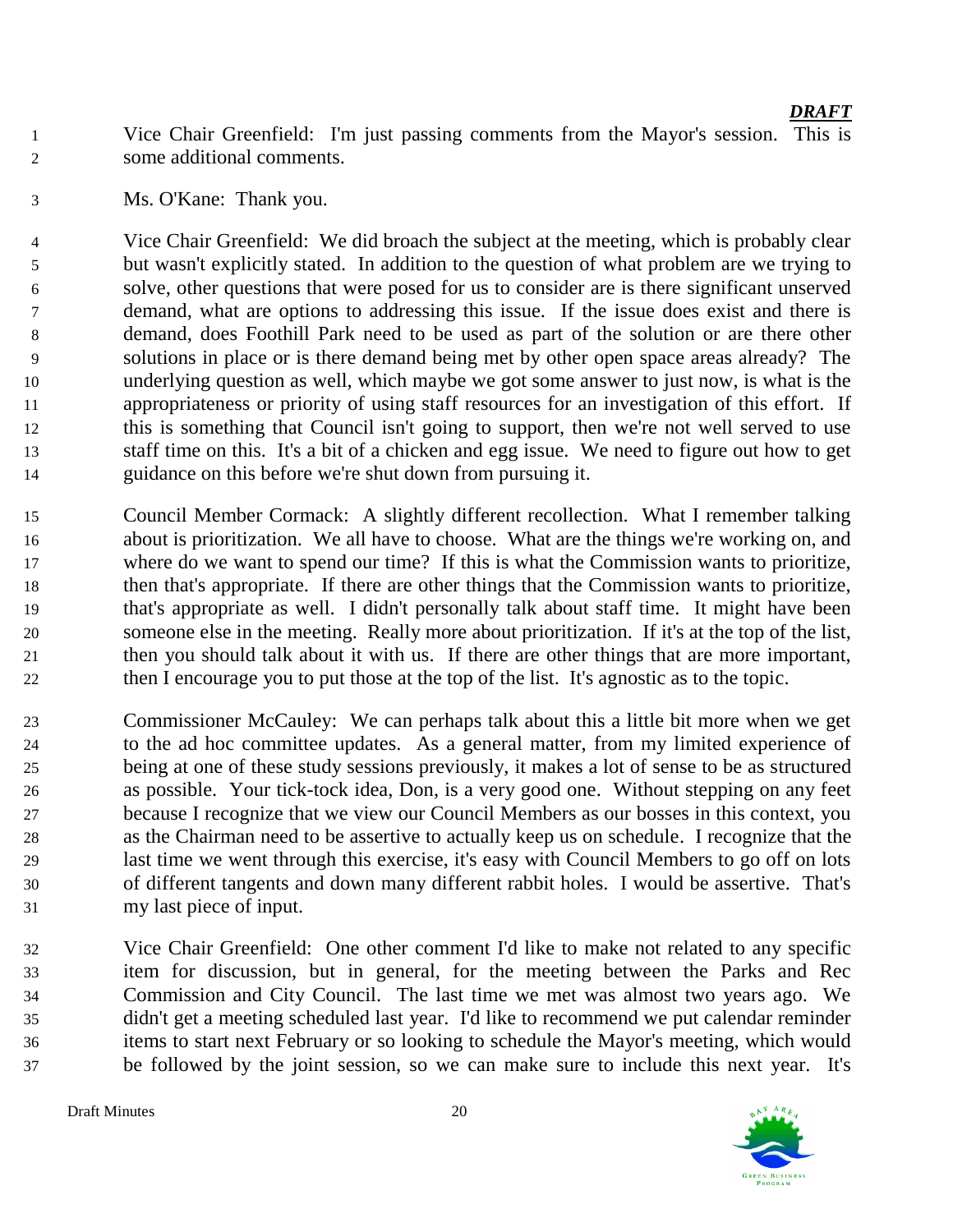valuable time. As Commissioner McCauley alluded, we're meeting with our bosses at this meeting. These one-on-ones at least once a year seem like a reasonable practice.

Council Member Cormack: I'll point out that we all serve the public.

 Chair McDougall: Unless anybody has more comments, then I'll work with Commissioner Greenfield and do a little more homework, find a way to appropriately distribute it, and commit to you now that my goal would be to make sure it's a discussion that we learn from and that it's not my conversation. It's everybody participating in the conversation. You're free to kick me in the shins whenever that's inappropriate. With that, I would like to suggest that we move on to the next topic, which is …

- Commissioner Reckdahl: I have one question. The fact that we haven't had a meeting in two years, do you want the accomplishments to be listed for the last two years or just for 2018?
- Chair McDougall: As soon as Commissioner Greenfield said that, I made a note to think back to the previous year. I don't think I'd want to go through all the accomplishments. If we did a moonshot the previous year, we should add the moonshot in there.
- Commissioner Reckdahl: Especially if there are any open issues with any of the projects 17 that we did in the past.

 Chair McDougall: If there's any particular accomplishments that anybody's particularly sensitive to, if they could inform Natalie—to keep me out of Brown Act problems—I'll work with Natalie to collect them. Thank you, Natalie. Any other comments on that? Relative to the agenda, I don't know that we're looking for more things to put on the agenda as opposed to things to move on the agenda. Maybe Kristen can give us a little input of what's in front of us.

- Ms. O'Kane: The next item is the other ad hoc committee updates. Did you want to …
- Chair McDougall: I'm sorry. I skipped that.

# **4. Other Ad Hoc Committee and Liaison Updates**

 Chair McDougall: I would invite Commissioner Greenfield, since it's in front of us and he's done a nice job of championing this, to make comments on what we have in front of us.

 Vice Chair Greenfield: I had recommended a little bit more streamlined approach, which isn't exactly what's in front of us. It's more similar to what we used a couple of years ago. Rather than adding the meeting date and attendees, simplify things by putting things in a single column with all the update information. Put things in a format that Natalie can

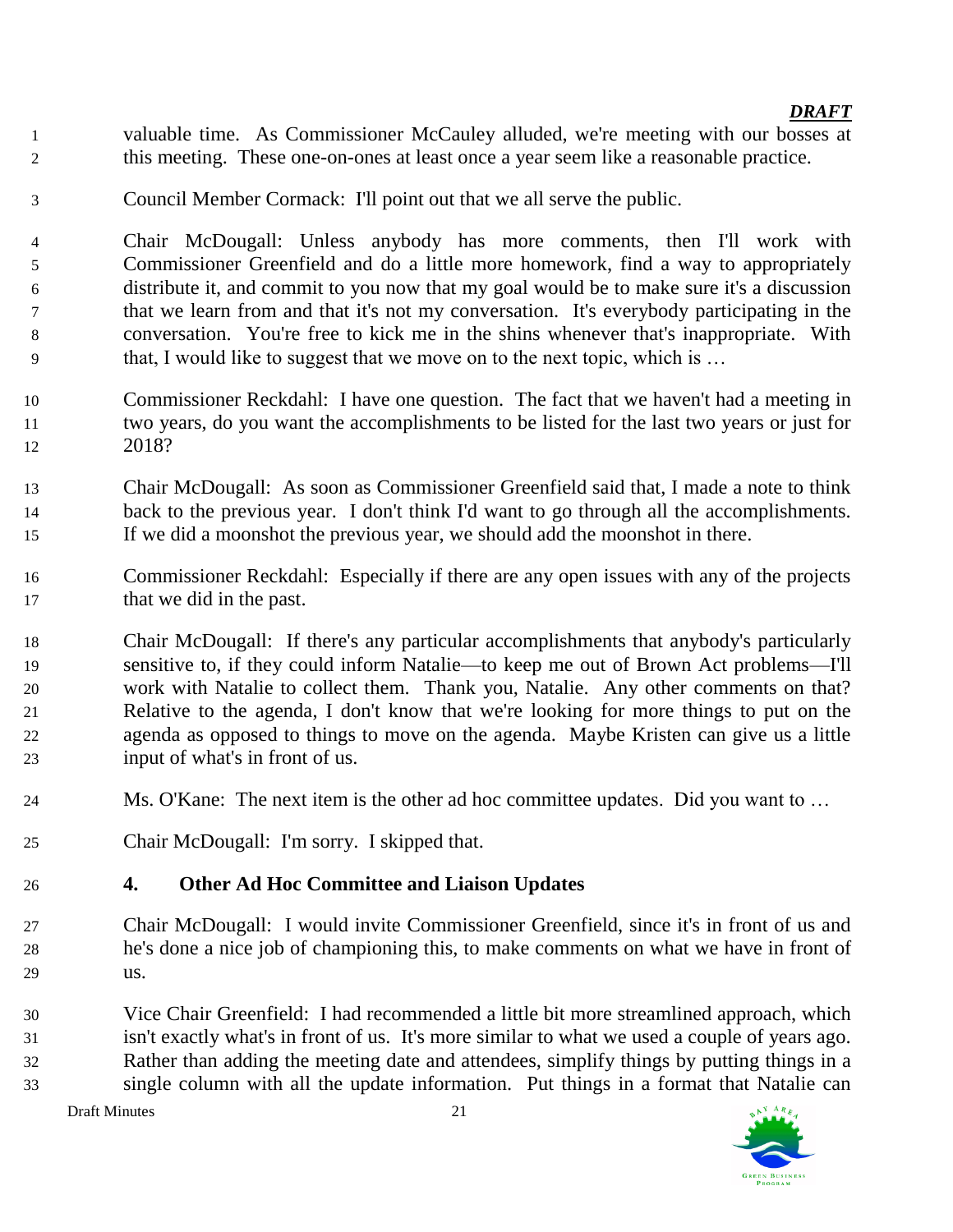paste right into this document. Each monthly update would be in a single column, and the document would be updated. A new column would be inserted for the new month, and the previous month would get shifted to the right so you could see a history of all the updates for each of the particular ad hocs or liaison roles. We can either have separate tabs in a document for ad hocs and liaison or everything sequentially in one document. It would be nice if there was a location that could be hosted where everyone can access this document. I don't think we should have Brown Act issues if all of this information is then presented in a meeting because it's then public information. It'd be very useful for the individual ad hocs to see what's happening month-to-month. A year later, we can at a glance see is it worth our time to have this ad hoc or would it make more sense to reduce 11 it to a one-person liaison role or is it something we need at all.

- Chair McDougall: I'm going to suggest that we continue to discuss and work on that and work with Natalie and Kristen. The idea was that we didn't spend a lot of time on this because we already had the information here. Does anybody have a burning interest in commenting on anything on here that either they submitted or they see?
- Ms. O'Kane: The reason why it's not printed is there were last-minute additions. Our goal is to—Commissioner Greenfield and Natalie and I will work on it too—is to get it on a monthly schedule so you're all expecting it, we're expecting a response. We'll be able to track it as we move along. It is a work in progress, but we're working on it.
- Chair McDougall: This is a great improvement from last month's when Commissioner Greenfield was the only one who submitted something. Now, anytime there was something submitted or an ad hoc happened, we've got a decent report. I appreciate everybody's participation in that.
- Vice Chair Greenfield: An important part of the process is for Natalie to send the Commission a reminder three or four days before you need the reports done. We need to be disciplined in making sure we get a report in. The goal is for each ad hoc to send in a report of some form even if it's "no update this month," which will be reasonable some months. It doesn't have to be formal meeting notes from gathering as a meeting. A lot can be done online together or reviewing an update. For example, the pickleball plan was reviewed by the Park and Facility Use Policy Ad Hoc this past month, but the ad hoc didn't actually meet.
- Chair McDougall: Are there any incremental additions that people would like to talk about, liaison meetings or anything else?
- Commissioner McCauley: I was going to offer a quick suggestion. Maybe it will be easy. I hope it will be something that would streamline this. It would be to remove a couple of these columns, as Jeff was mentioning. You can figure out which columns to keep. That doesn't matter so much. Definitely you're going to keep the status update

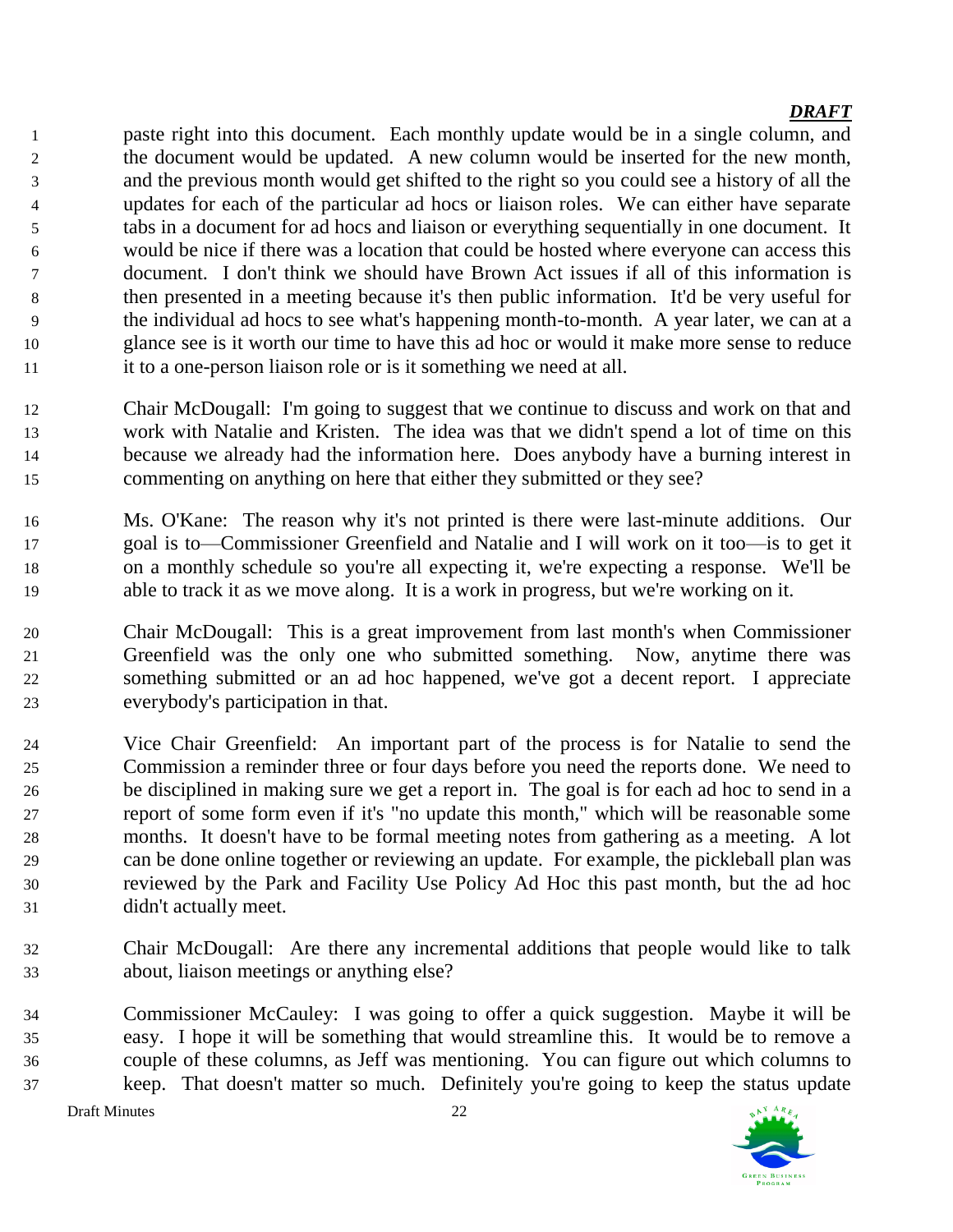- column. Perhaps you just keep in one spreadsheet or one document the prior status update so that you have last month and this month. That way it's really easy. You can just move it over and create a new column.
- Vice Chair Greenfield: That is exactly the plan. It would be four columns. It would be the ad hoc group, the members of the ad hoc, the staff liaison of the ad hoc, and the current month's update. That's all that would be in the packets that would show up on a monthly basis. The master document would include all the extra columns exactly as you've envisioned.
- Commissioner McCauley: I would like to talk about the Foothills issue just very briefly again, but we can talk about other items first so that they get their due.
- Chair McDougall: If we're not careful here, I'm going to create an ad hoc to create ad hoc reports. This morning I got a call from Bob Moss, the Chairman of the Library Commission. The Commission is asking for a joint session with the Parks and Rec Commission and the Library Commission. I've suggested that we have a pretty heavy agenda for the next several months and agreed that we should set up an ad hoc/ad hoc to meet with a couple of their people. They have five Commissioners, so two would be the right number for them. If I could get two volunteers from here to meet with them to plan a joint session, that would be appropriate if anybody is interested in helping with that. If nobody's interested in helping with that—David, thank you. I'll see if I can find somebody else to work with them on that. It's important that we plan this. We need to know what we're trying to achieve and not just have the two groups. Certainly we don't have agenda time in the short term to do that. Is there any other liaison topics that haven't been discussed? David.
- Commissioner Moss: I have several questions about the purpose and the use of this, not the specifics.
- Chair McDougall: I'm going to suggest that we not spend more time worrying about the reporting format. Maybe people could submit comments and questions about the reporting format to Natalie. Natalie can work with Commissioner Greenfield and Kristen to come up with something that works for them as well as works for us.
- Commissioner Moss: That was not my question. My question was what do we do with this information in this meeting. Do I ask questions about the Foothill Park status?
- Chair McDougall: The idea is we don't have to have presentations. You should have read this ahead of time. If you've got a question about it, now's the time to ask the question.
- Commissioner Moss: Do I ask it in the meeting or do I just …

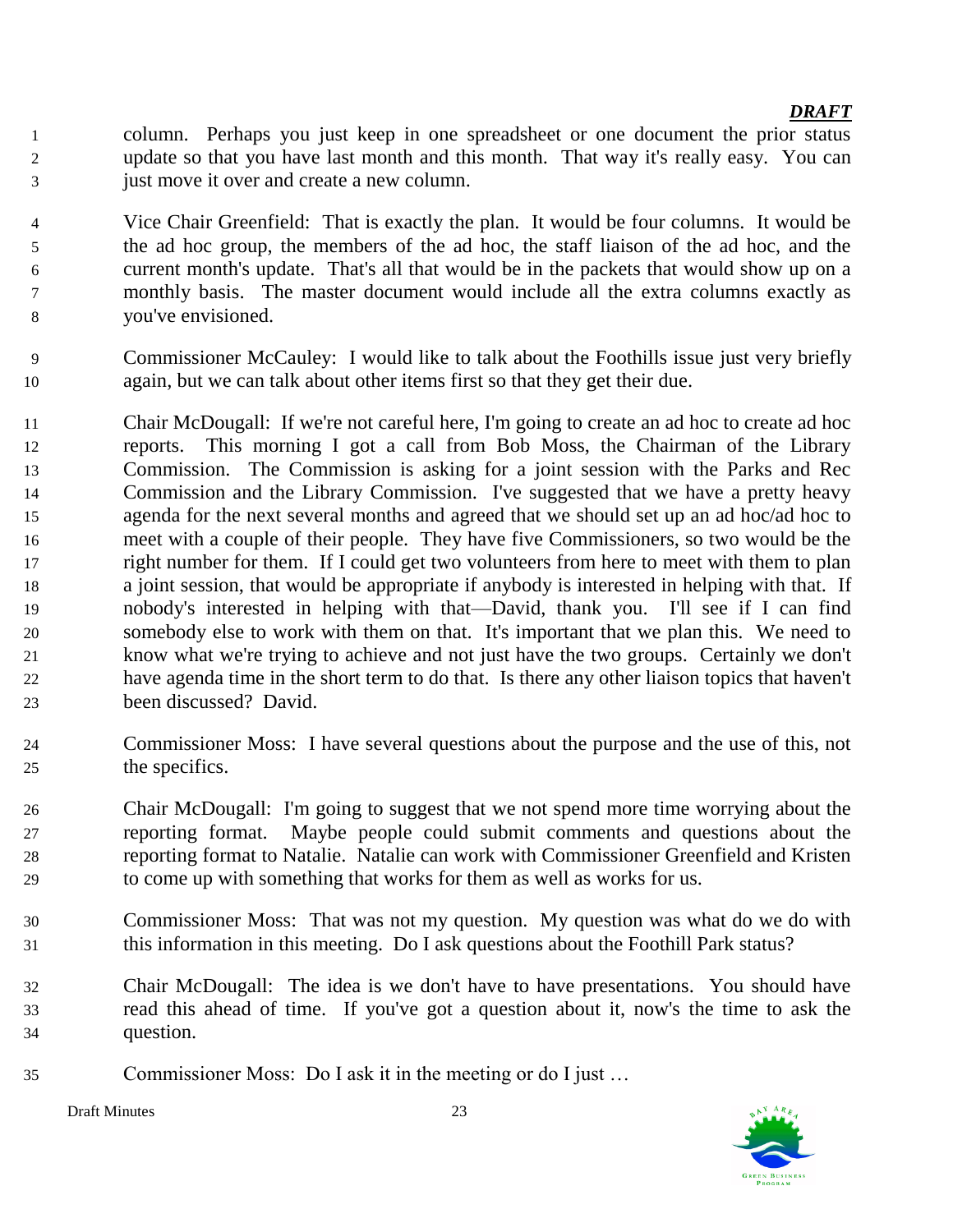Chair McDougall: Right now.

- Commissioner Moss: … email the attendees?
- Chair McDougall: Right now.

 Commissioner Moss: For the Foothills Park, I've always thought there ought to be a Los Altos Day or a Menlo Park Day or whatever. I'm wondering if the ad hoc can discuss that as well. When you talk about the next steps for 7.7 acres, when will that be an agenda item? How close are you to having that be an agenda item?

- Commissioner McCauley: I'll look to Daren, but I think the answer is there's a public outreach process that needs to happen in the first instance and some design conceptualization that will go along with the public outreach process. I expect it's going to be late this year at the earliest.
- Mr. Anderson: That's exactly it.
- Vice Chair Greenfield: Would we need to identify funding before we pursue a public outreach process?
- Mr. Anderson: No, I don't think so. We keep funding in mind, of course, throughout the process. As you know with our capital program, we cannot submit a project before it's been planned out, so no placeholders. If the funding is indeed coming from our capital program, no. What we could do is engage with our partners to figure out what's doable within the partnership and existing resources there. We've been talking at the ad hoc to some degree with some of our very preliminary thinking on the 7.7 acres that that would be part of it. In fact, we've already engaged Grassroots Ecology. They've already given me a conceptual plan for what we could do. Now, it's the vetting process, work that through with the ad hoc and, as you say, agendize it with the Commission.
- Commissioner McCauley: With respect to the Foothills Park neighbor days or whatever we might call that concept, the committee hasn't discussed it further from when David raised it this past October, I think it was. The two items that we've discussed—the principle one is providing access for students. The other one that we've kicked around a little bit and actually—there's two different committees that both have a stake in this. The other is the Parks Rules and Regulations because allowing people who are not residents of Palo Alto into the park requires an amendment of the Park Rules and Regulations, the Park Municipal Code. We've talked at a very high level about some of the partner organizations like Canopy, Environmental Volunteers, Grassroots Ecology, providing access to some of their volunteers who are doing good work in Palo Alto but otherwise wouldn't be able to access Foothills Park. Those are the two main ones that we've talked about so far. In terms of the neighbor days, I certainly would be open to the

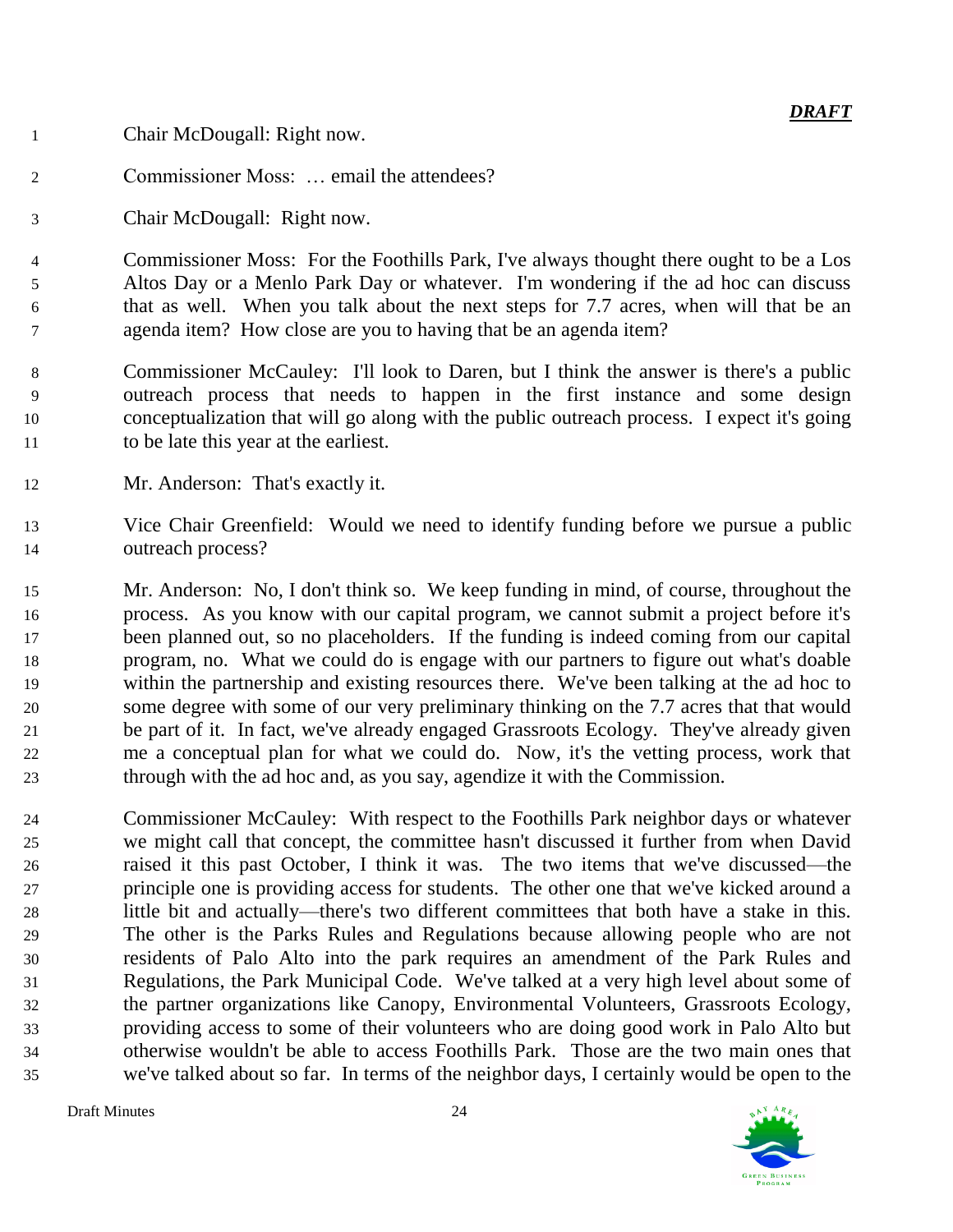- idea. It probably needs to be fleshed out how we go about it. I welcome your thoughts on that.
- Chair McDougall: Are there any other comments on that?
- Commissioner McCauley: I'll try to be very brief, but I'll take 60 seconds to talk about what the ad hoc has come up with thus far on the Foothills access for students from neighboring communities.
- Ms. O'Kane: I'm not sure if we can have—we're getting into a discussion item that wasn't agendized.
- Commissioner McCauley: I'll be very careful not to make it a discussion but an update of where things stand. The proposal that's on the table at the moment is to allow PAUSD students who are not residents of Palo Alto as well as students from neighboring communities in school districts that under State standards are determined to be socioeconomically disadvantaged. The only school district that would apply to is Ravenswood. To allow them access to the park as a pilot for a one-year period, study the effects, if any, and then make a more permanent recommendation whether to allow those people into the park on a more permanent basis. Daren and his Ranger staff have been excellent in providing feedback on that proposal. We first talked about it in the ad hoc this past October, I believe it was. We've talked about it at a number of meetings since then. That's what the proposal within the ad hoc is at the moment. John Aiken has provided some input and feedback from the recreation side and recreation programs that are happening in the park already. I just wanted everyone to have a sense for what that was. I think it'll be coming before the Commission. I don't know what our agenda will look like in the next couple of months, but probably before too long it'll be before the entire Commission to weigh in on.
- Chair McDougall: Thank you. With that, I'm going to ask Kristen to go to the item I talked about before.

# **VI. TENTATIVE AGENDA FOR MAY 28, 2019 MEETING**

Chair McDougall: Now, we can talk about the future agenda.

 Ms. O'Kane: May is looking to be a pretty busy month so far. Daren will be here with our Baylands Comprehensive Conservation Plan consultant to present the draft conservation plan. That's going to be a pretty big item. We also have two park projects. Peter Jensen will be coming back with the Rinconada Park Improvement Ordinance, asking for a recommendation for the Commission to recommend that Council approve it. He was also planning on coming back potentially with a proposed plan for Boulware

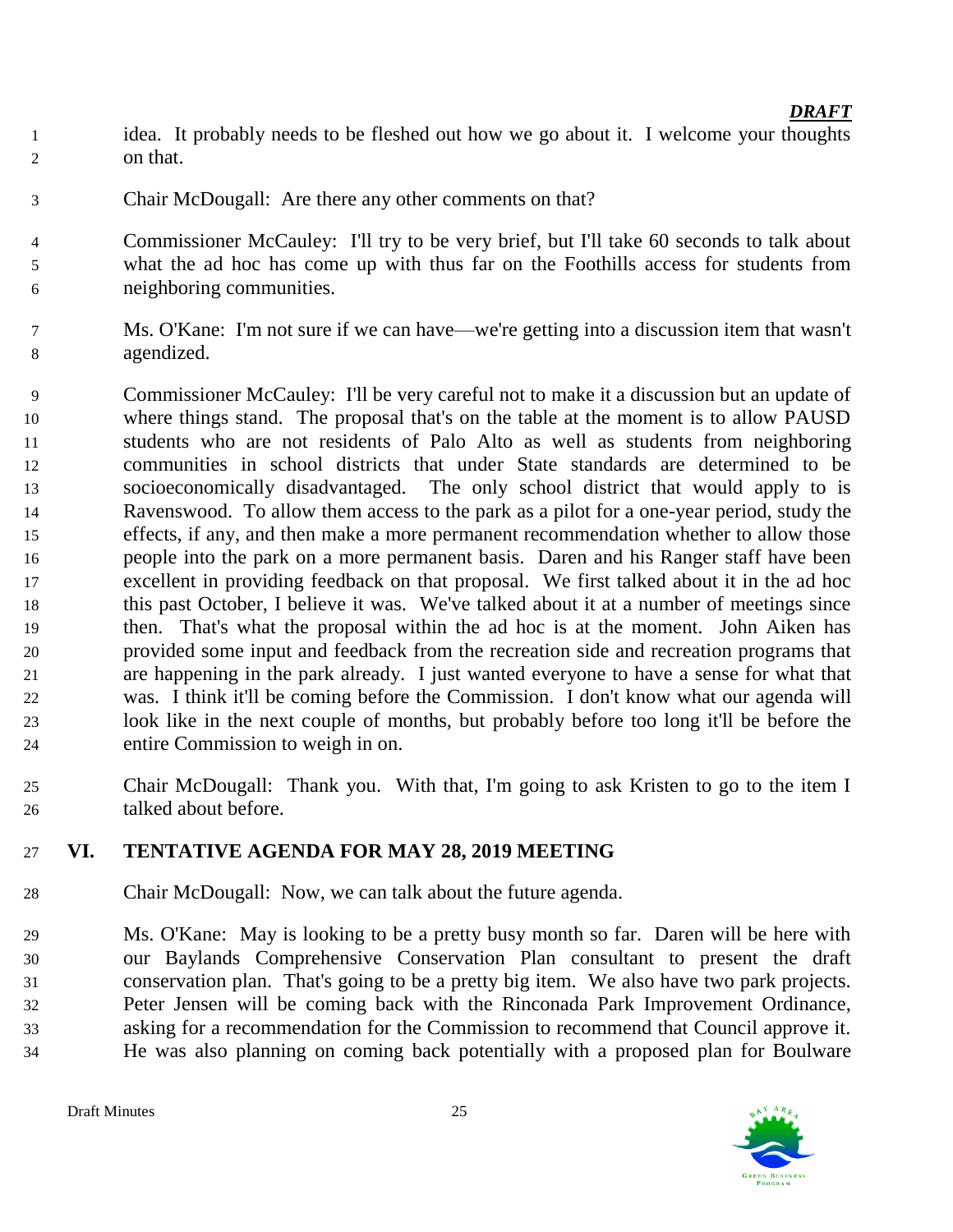- Park, which is due for park renovation. That will not be a PIO but an introduction to his proposal.
- Chair McDougall: In the short term, we're pretty well set with what we're bringing forward.
- Ms. O'Kane: That's right.

# **VII. COMMENTS AND ANNOUNCEMENTS**

Chair McDougall: Are there any other comments or announcements?

 Vice Chair Greenfield: The Rules and Regulations Ad Hoc is looking forward to coming to the Commission soon with potentially a discussion item of rule changes which would be followed by an action for approval. This could either be a single agenda item to approve the action in a single meeting where there'd be an opportunity for review, discussion, and amendments to that, and a follow-up meeting. We'll probably be on target for having some discussion in the June agenda.

Mr. Anderson: That's reasonable.

 Chair McDougall: I'm going to mention one other thing that came out of the meeting with the Mayor and Council Member Cormack. At the last meeting, I did mention that we have had an awful lot of climate change-related presentations, GSI and the trees and so on. It would be interesting to know if there was an overarching committee or look at that within the City. Council Member Cormack suggested there was—what was it—a committee going to look at that and suggested that maybe somebody from the Parks and Rec Commission would join that. I'm mentioning that now as a reminder to all of us that that would be really useful if we could do it.

- Council Member Cormack: That was embedded in the staff report for our Earth Day study session. There will be a group coming forward. It was just one sentence. There wasn't anything more on that. I think that'd be worth considering.
- Vice Chair Greenfield: I wanted to bring up Cubberley as a potential agenda item for the meeting in May. Is this something that would be appropriate for us to schedule?

Draft Minutes 26 Ms. O'Kane: We talked about that. I'm worried about May going 'til midnight. Once I have a Council date for when—the plan for Cubberley is it will likely go to Council, not a joint study session with the School District, to talk about certain aspects of Cubberley, one being housing. The School District will have a similar meeting with their Board, and then we'll do the joint study session later. The timing on when we come to the Parks and Rec Commission is important. I can see whether Rinconada and Boulware Park could move from the agenda. I expect that will also be a rather lengthy item. I'm trying to be